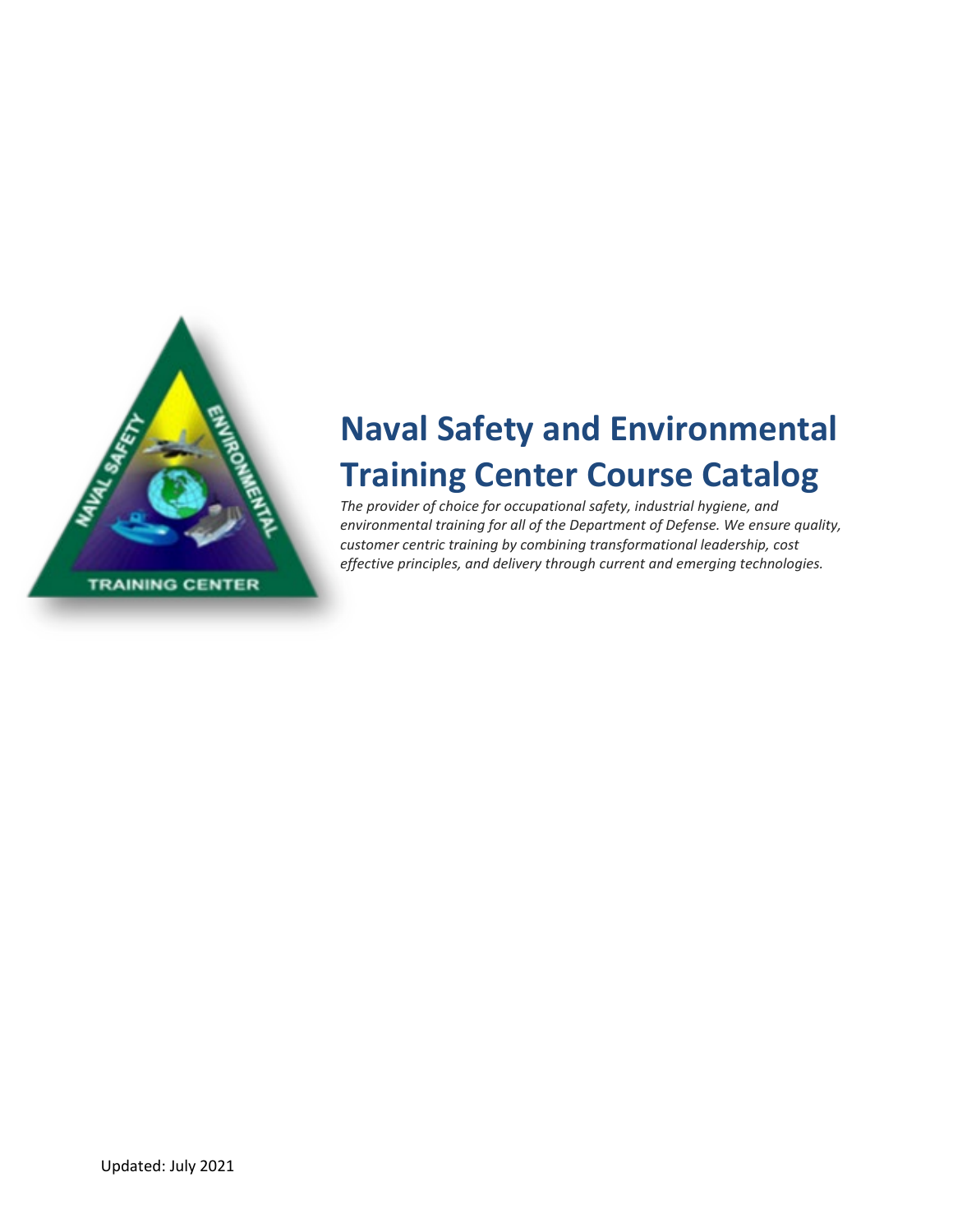# **Naval Safety and Environmental Training Center**

**Mission Statement** We provide quality education and training for military and civilian Navy and Marine Corps personnel, both afloat and ashore, in the areas of occupational safety, industrial hygiene, environmental protection, and emergency management leading to:

- Enhanced operational readiness
- A safer and healthier workplace
- Stewardship through compliance with applicable regulations
- Reduced worker's compensation costs
- More efficient mission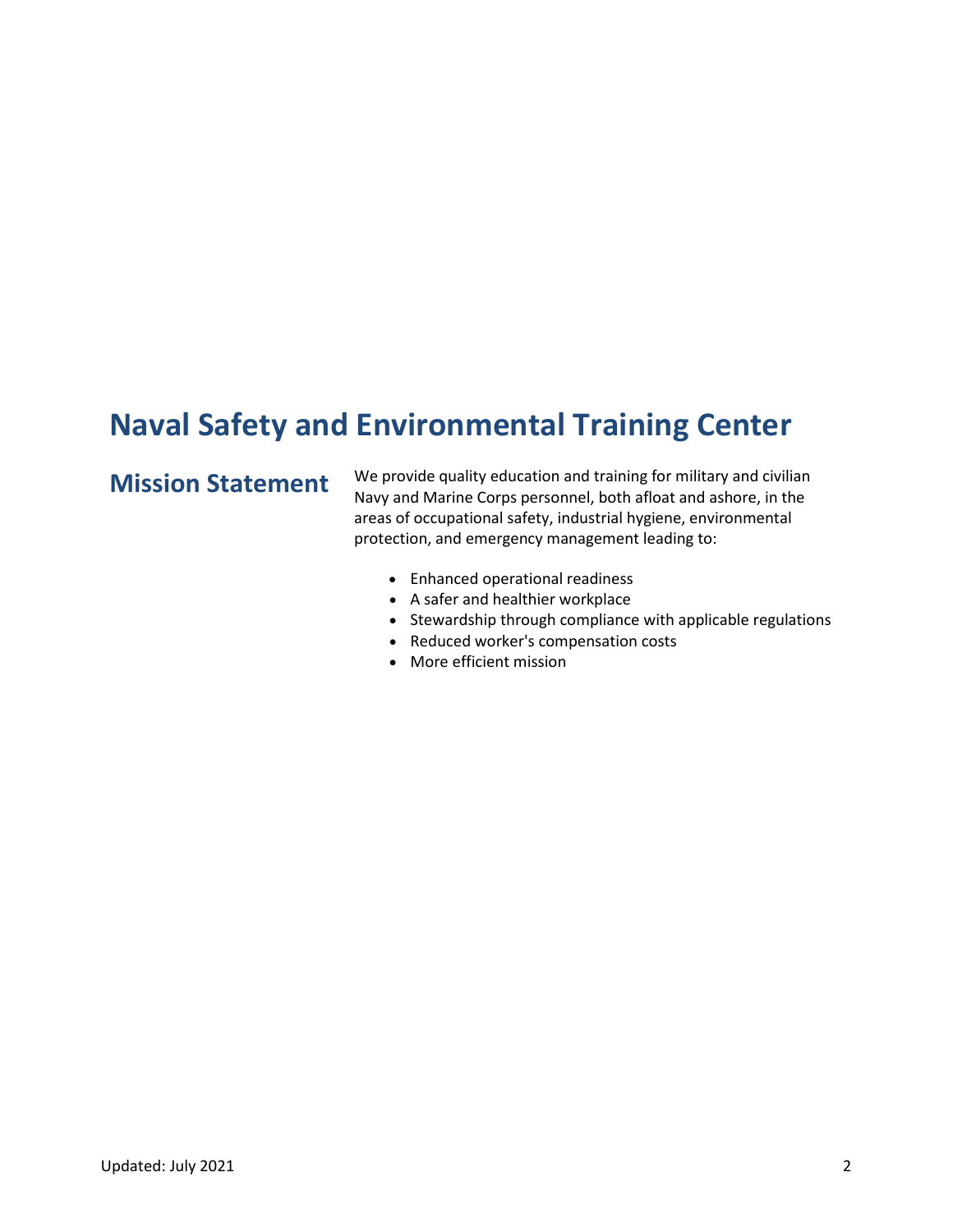### **Reserving a Quota**

All quotas must be reserved via eNTRS or by contacting the Training Support Center Hampton Roads (TSC-HR). All course communication will be provided via the email address provided when the quota is reserved. If an incorrect email is provided, the student will NOT receive course information or login information.

- eNTRS: https://app.prod.cetars.training.navy.mil/eNTRS/
- TSC-HR Email: Must provide student name, student DOD ID, correct student email address, course name, course CIN/CDP, and course dates. (tschrquotas@navy.mil)

#### **Course Schedule/Locations**

Course dates and locations are located on our course schedule. Course locations will be posted two weeks prior to the course start date. Use the link below to access the course schedule. <https://navalsafetycenter.navy.mil/Learning/NAVSAFENVTRACEN/Course-Schedule/>

#### **Global Online Course Information**

#### **Global Online Course Access:**

Students will receive course access one (1) week prior to the course start date. Information regarding course access will be provided via the email address used to reserve the quota. If the email is incorrect, the student will not receive course access information.

#### **Live Session:**

NAVSAFENVTRACEN Global Online courses require daily live session attendance. Students will connect with the instructor and other students via Adobe Connect using headphones or speakers, a microphone or webcam is NOT required. Use the links below to test access to an example live session. If you are unable to connect contact your network administrator.

https://navsafetc.adobeconnect.com/livesessiontest/ https://navsafetc.adobeconnect.com/common/help/en/support/meeting\_test.htm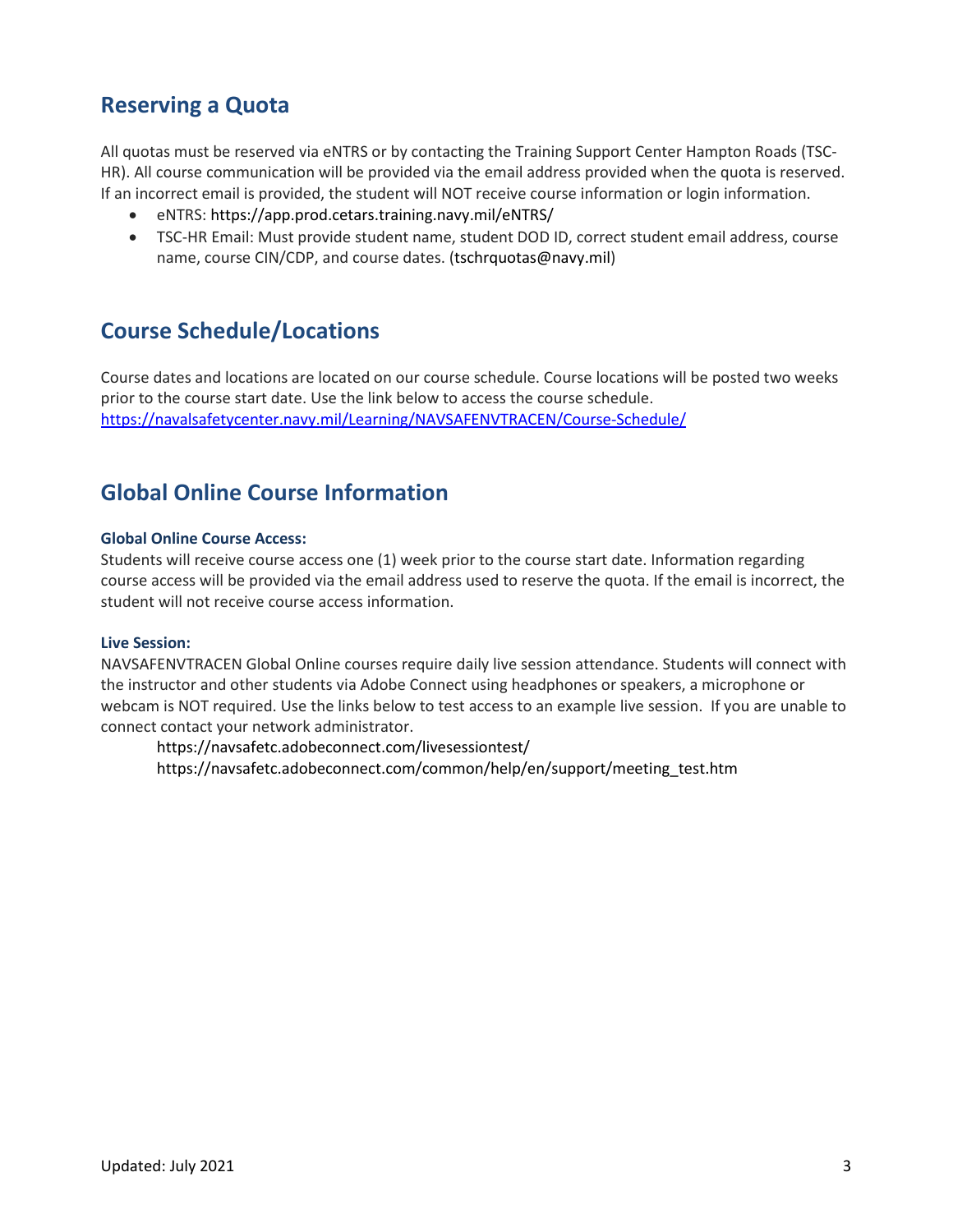### **Course Purpose, Scope, Prerequisites, and Special Notes**

| <b>Afloat Environmental Protection Coordinator</b>                  |                  |  |
|---------------------------------------------------------------------|------------------|--|
| <b>Resident</b>                                                     |                  |  |
| <b>CIN: A-4J-0021</b>                                               | <b>CDP: 430U</b> |  |
| <b>Course Length:</b> 2 days (16 Hours)/ 1.6 CEU                    | Class Size: 20   |  |
| <b>Global Online</b>                                                |                  |  |
| <b>CIN: A-4J-0022</b>                                               | <b>CDP: 09ER</b> |  |
| Course Length: 16 Hours*/1.6 CEU                                    | Class Size: 20   |  |
| *Students will have 5 business days to complete the course content. |                  |  |

**Purpose:** The Afloat Environmental Protection Coordinator course provides assigned collateral-duty shipboard Environmental Protection Coordinators with training to establish and operate a ship's environmental protection program according to SECNAVINST 5090.7 (series), SECNAVINST 5090.8 (series) and OPNAVINST 5090.1 (series).

**Scope:** Course content includes learning objectives focused on duties and tasks to advise the Commanding Officer on shipboard discharge events as identified in the OPNAVINST 5090.1 (series), use of Protective Measures Assessment Protocol for routine Navy training and exercises, protection of marine species and endangered animals and prevention and corrective actions for Oil Spill and Hazardous Substance releases.

**Prerequisites:** Senior enlisted and officer personnel assigned as Afloat Environmental Protection Coordinators or Environmental Compliance Officers on board ships, submarines, and afloat staffs.

#### **Asbestos Inspector**

**Resident CIN:** A-493-0014 **CDP:** 3878 **Course Length:** 3 days (24 Hours) **Class Size:** 25

**Purpose:** This course provides Navy military and civilian personnel with knowledge to perform inspections and evaluate/interpret previous inspection reports to determine if an adequate inspection was performed. Additionally, students will be given practical experience on how to obtain a bulk samples, and document appropriately according to regulatory standards. Personnel will be able to complete asbestos inspections of buildings/facilities at their activity.

**Scope:** This course is EPA accredited under TSCA, Title II, § 206. Course content includes the background, characteristics, and health effects of asbestos; understanding building systems; functions, qualifications and role of the inspector; inspecting for friable and non-friable asbestos containing building material (ACBM); bulk sampling; legal implications and liabilities; public relations; preinspection planning and records review; record keeping; regulatory review and a field trip in which inspection, hazard assessment, and sampling techniques are applied under the guidance of an experienced inspector.

**Prerequisites:** Civilian and military personnel who are designated as asbestos inspector for their respective activity/facility. All personnel must have at least 12 months from course date remaining in job assignment.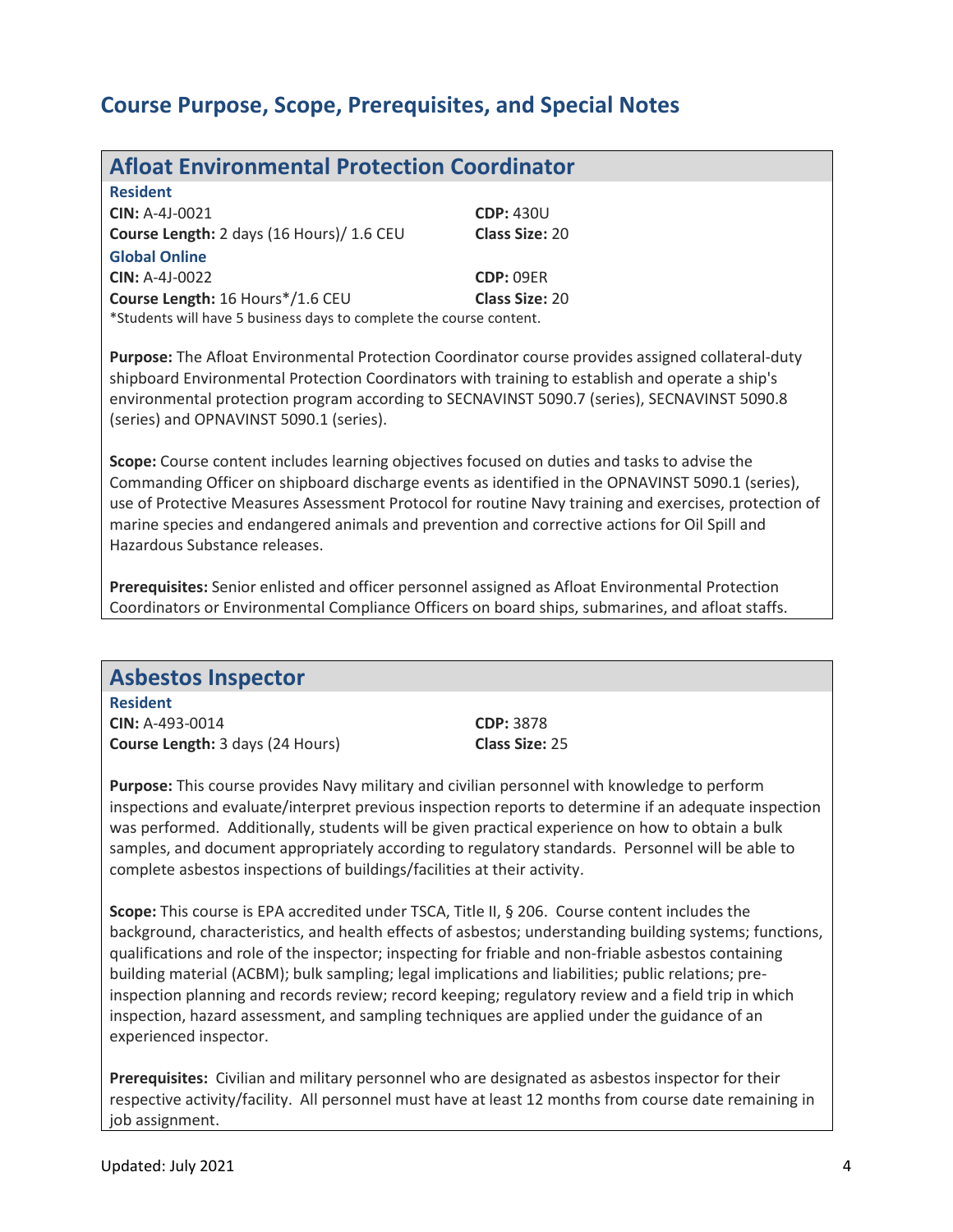#### **Asbestos Inspector Refresher**

**Resident CIN:** A-493-0015 **CDP**: 3879 **Course Length:** ½ Day (4 hours) **Class Size:** 20

**Purpose:** The purpose of this course is to provide EPA-accredited annual recertification training for civilian and military personnel involved in inspections of buildings and facilities at their activity. This course is EPA accredited under TSCA, Title II, § 206.

**Scope:** Course content includes the background, characteristics, and health effects of asbestos; understanding building systems; functions, qualifications and role of the inspector; inspecting for friable and non-friable asbestos containing building material (ACBM); bulk sampling; legal implications and liabilities; public relations; pre-inspection planning and records review; record keeping.

**Prerequisites:** Personnel needing initial certification may not attend this course. Navy military and civilian personnel who are designated as Asbestos Inspector for their respective activity/facility. Personnel must provide evidence of initial or annual recertification prior to being granted a certificate from this course. Training certification expires 12-months from the date of the course, after which personnel must be recertified annually to continue to perform duties as an asbestos inspector. All personnel must have at least 12 months from course date remaining in job assignment.

#### **Asbestos Management Planner**

**Resident CIN:** A-493-0019 **CDP:** 3882 **Course Length:** 2 days (16 Hours) **Class Size:** 20

**Purpose:** This course provides Navy military and civilian personnel with knowledge to perform evaluations and interpretations of previous inspection reports to determine response actions, set priorities for abatement and develop an Operations and Maintenance Plan (O&M) according to regulatory standards. This course is EPA accredited under TSCA, Title II, § 206.

**Scope:** Course content includes the functions, qualifications and role of the management planner; legal implications and liabilities; evaluation and selection of control (abatement) options; development of an O&M plan; regulatory review; record keeping; assembling and submitting a management plan and financing abatement actions.

**Prerequisites:** Civilian and military personnel who are designated as Asbestos Management Planner for their respective activity/facility. Personnel seeking accreditation must complete an Inspector training course in conjunction with the Asbestos Management Planner training course. All personnel must have at least 12 months from course date remaining in job assignment.

|  | <b>Asbestos Management Planner Refresher</b> |  |  |
|--|----------------------------------------------|--|--|
|--|----------------------------------------------|--|--|

**Resident CIN:** A-493-0020 **CDP:** 3888 **Course Length:** ½ Day (4 hours) **Class Size:** 20

**Purpose:** This course provides Navy military and civilian personnel with EPA-accredited annual recertification training for the Asbestos Management Planner. This course is EPA accredited under TSCA, Title II, § 206.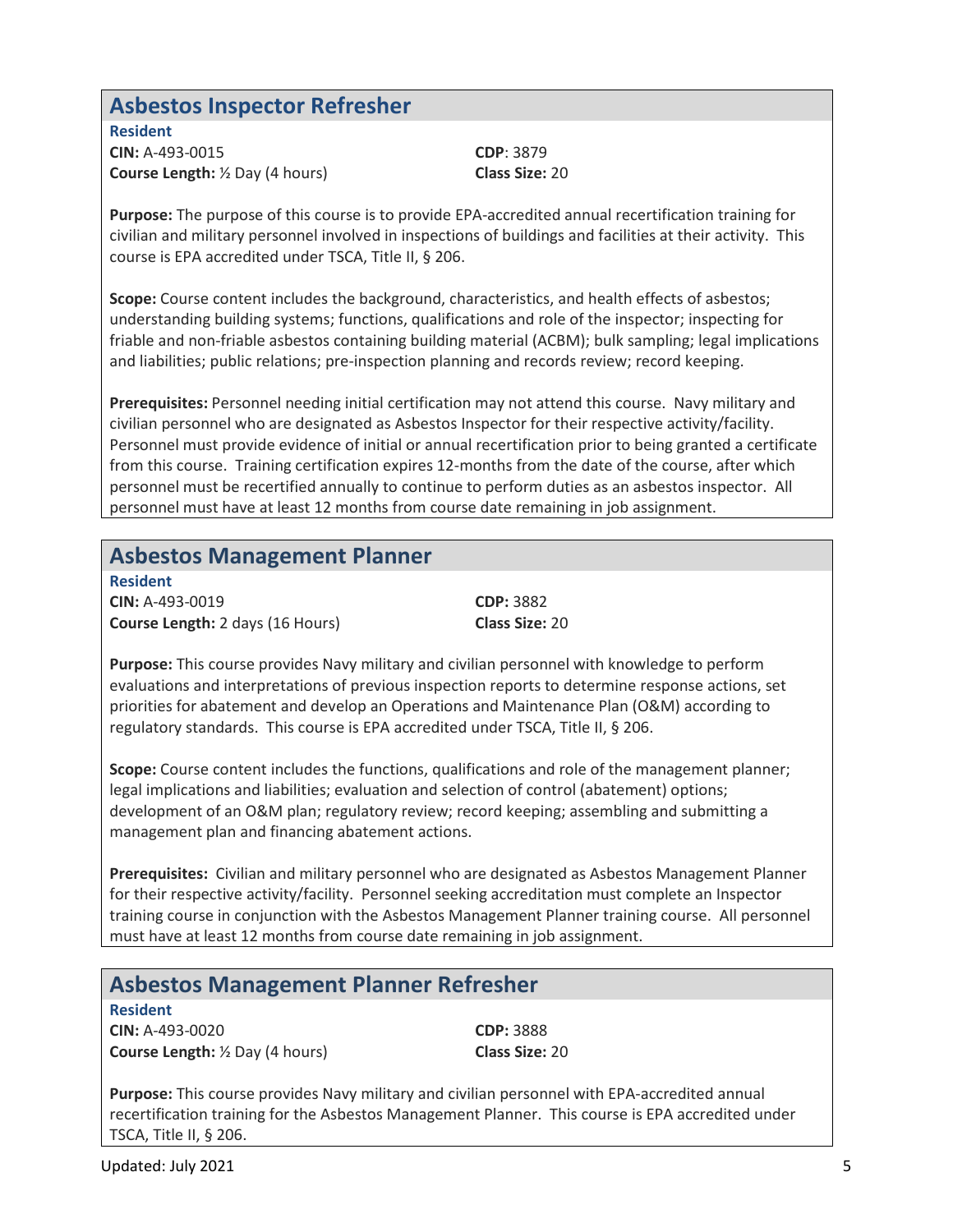**Scope:** Course content includes the functions, qualifications and role of the management planner; legal implications and liabilities; evaluation and selection of control (abatement) options; development of an O&M plan; regulatory review; record keeping; assembling and submitting a management plan and financing abatement actions

**Prerequisites:** Personnel needing initial certification may not attend this course. Navy military and civilian personnel who are designated as Asbestos Management Planner for their respective activity/facility. Personnel must provide evidence of initial or annual recertification in BOTH asbestos Inspector and Management Planner prior to being granted a certificate from this course. Training certification expires 12-months from the date of the course, after which personnel must be recertified annually to continue to perform duties as an asbestos Management Planner. All personnel must have at least 12 months from course date remaining in job assignment.

#### **Asbestos Supervisor Initial**

**Resident CIN:** A-493-0069 **CDP:** 450U **Course Length:** 5 days (40 Hours) **Class Size:** 20

**Purpose:** This course provides Navy military and civilian workers and supervisors involved in asbestos removal operations with EPA-accredited training on asbestos regulations, inspecting and reporting of asbestos hazards, and managing removal operations. Graduates will receive a one-year NAVSAFENVTRACEN certificate that meets the TSCA, Title II, Section 206 - EPA Model Accreditation Plan certification requirements for "Asbestos Supervisor". This course meets all requirements established by the Asbestos Hazard Emergency Response Act (AHERA), Asbestos School Hazard Abatement and Reauthorization Act (ASHARA), National Emissions Standards for Hazardous Air Pollutants (NESHAP), EPA Worker Protection Rule, Occupational Safety and Health Administration (OSHA) standards, and regulations promulgated by the Department of Transportation (DOT).

**Scope:** Course content includes (See below topics) the physical characteristics of asbestos; potential health effects related to asbestos exposure; employee personal protective equipment; state-of-theart work practices; personal hygiene; additional safety hazards; medical monitoring; air monitoring; relevant federal and state regulatory requirements; establishment of regulated work areas; and decontamination units. This course does not qualify personnel in bulk or air sampling nor becoming a respiratory protection program manager.

**Prerequisites:** Navy military and civilian personnel who may be assigned or required to perform or supervise all classes of asbestos removal operations. Due to the intensity of the course, it is strongly recommended that military personnel NOT stand duty while attending this course. All personnel must have at least 12 months from course date remaining in job assignment.

#### **Asbestos Supervisor Refresher**

**Resident CIN:** A-493-0070 **CDP:** 450V **Course Length**: 1 day (8 Hours) **Class Size:** 20

**Purpose:** This course provides Navy military and civilian workers and supervisors involved in all classes of asbestos removal operations with EPA-accredited annual recertification training on asbestos regulations, inspecting and reporting of asbestos hazards, and managing removal operations.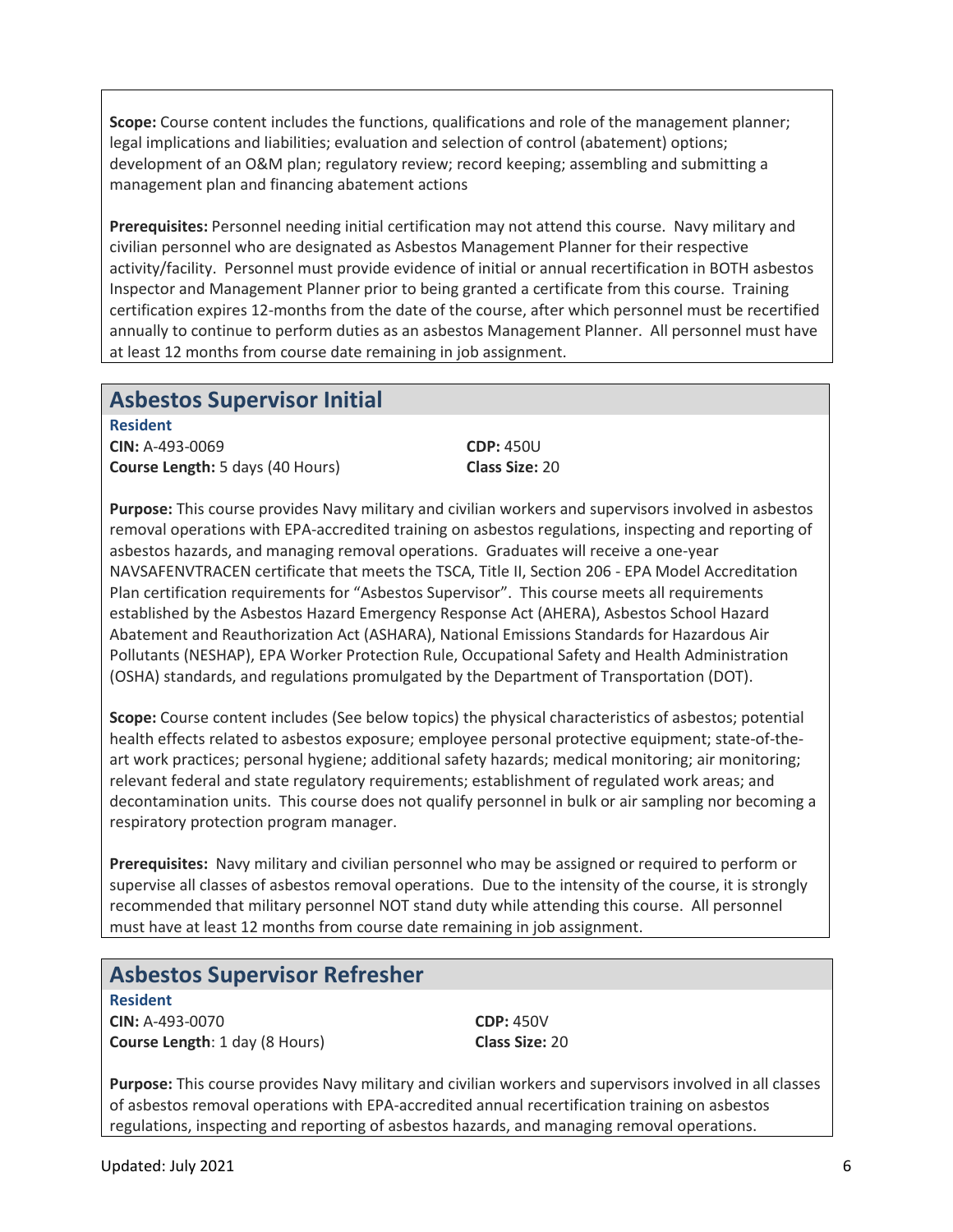Graduates will receive a one-year NAVSAFENVTRACEN certificate that meets the TSCA, Title II, Section 206 - EPA Model Accreditation Plan certification requirements for "Asbestos Supervisor".

**Scope:** Course content includes a review of relevant federal and state regulatory requirements, along with recent developments in state-of-the-art procedures. A review of selected topics from the A-493- 0069 course will also be included.

**Prerequisites:** Personnel needing initial certification may not attend this course. Navy military and civilian personnel who may be assigned or required to perform or supervise all classes of asbestos removal operations who have acquired initial EPA certification require annual recertification. Personnel must provide evidence of initial or annual recertification prior to being granted a certificate from this course. Training certification expires 12-months from the date of the course, after which personnel must be recertified annually to continue to perform Class I, II or III asbestos work. All personnel must have at least 12 months from course date remaining in job assignment.

|  |  | <b>Aviation Safety Specialist</b> |
|--|--|-----------------------------------|
|--|--|-----------------------------------|

| <b>Resident</b>                                                     |                       |
|---------------------------------------------------------------------|-----------------------|
| <b>CIN: A-493-0065</b>                                              | <b>CDP: 399A</b>      |
| Course Length: 3 days (24 Hours)                                    | <b>Class Size: 30</b> |
| <b>Global Online</b>                                                |                       |
| $CIN: A-493-0665$                                                   | <b>CDP: 10KW</b>      |
| Course Length: 24 Hours*                                            | <b>Class Size: 30</b> |
| *Students will have 5 business days to complete the course content. |                       |

**Purpose:** The Aviation Safety Specialist course, in accordance with OPNAVINST 3750.6 (series), provides the student with the training to assist in the operation and management of the aviation activity's occupational safety and health program, ashore and afloat, to include the investigation and reporting of on and off-duty mishaps.

**Scope:** Key elements include coordinating safety related activities with Squadron Quality Assurance, identifying aviation safety award criteria, coordinating with local industrial hygiene and safety activities, implementing ORM principles, understanding of mishap reporting, explaining process for medical surveillance programs, safety inspection scheduling, and safety program management and training.

**Prerequisites:** Must be E-5 through E-9 assigned as an Aviation Safety Specialist. All personnel must have at least 12 months from course date remaining in job assignment.

**Note:**(1) Successful completion of this course is a prerequisite of SNEC 825A. Successful completion of this course does NOT award SNEC 825A.

| <b>Competent Person for Fall Protection Course</b> |                  |  |
|----------------------------------------------------|------------------|--|
| <b>Resident</b>                                    |                  |  |
| <b>CIN: A-493-0103</b>                             | <b>CDP: 12JY</b> |  |
| <b>Course Length:</b> 5 Days (40 Hours)            | Class Size: 25   |  |
|                                                    |                  |  |

**Purpose:** The purpose of this course is to train, certify and equip Navy, Marine Corps and DoD Civilian full time safety professionals, site supervisors, Resident Officers-in-Charge of Construction (ROICC), Public Works Department (PWD) Personnel, construction inspectors and similar quality assurance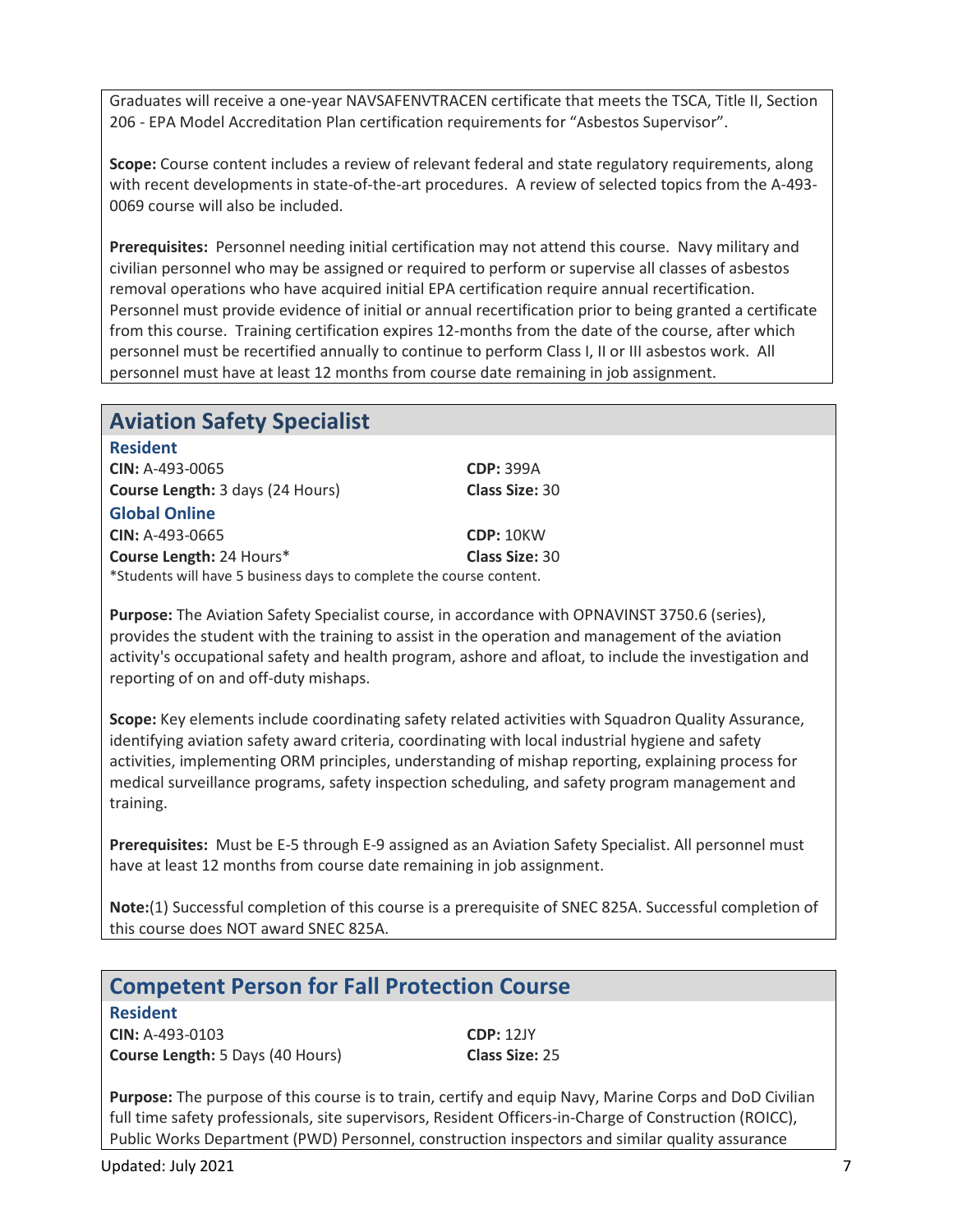personnel who must also serve as the fall protection competent person at shore commands or activities. Participants are provided with class room instruction; assigned tasks, workshops, and field trip activities and (Hands-on exercises) designed achieve maximum proficiency about the requirements for working at heights, evaluation and effective management of fall hazards that meet all meet required program objectives of (i.e., OPNAV M-5100.23 series, Chapter 13; DON Fall Protection Guide for Shore facilities APPENDIX F; OSHA standards 29 CFR 1910, 1915, 1918, 1926, and 1960; American National Standards Institute (ANSI) Z359; and USACE EM 385-1- 1).

**Scope:** This course fulfills the training requirements delineated in OPNAV M-5100.23 (series), Chapter 13, ANSI Z359 Fall Protection Code, 29 CFR 1910, 29 CFR 1926 Subpart M and United States Army Corps of Engineers EM 385-1-1.

**Prerequisites:** Must be in GS-0018(Safety and Occupational Health Management), GS-0019 (Safety Technician), or GS-0803 (Safety Engineering) classification series, ROICC, Public Works Department Personnel, construction inspectors, or full time Naval military personnel. Military or civilian collateral duty safety personnel are eligible. All personnel must have at least 12 months from course date remaining in the job assignment.

Note:

(1) Students must bring safety glasses, hearing protection and safety shoes for field exercise. Students are encouraged to bring a clean set of utilities work clothes or coveralls (civilians: clothes suitable for a field exercise.)

#### **Confined Space Safety**

**Resident CIN:** A-493-0030 **CDP:** 286X **Course Length:** 5 days (40 Hours) **Class Size:** 25

**Purpose:** The purpose of the course is to provide Confined Space Program Managers, Gas Free Engineers, and their assistants with the training to establish and oversee a shore maritime and nonmaritime Confined Space Entry/Gas Free Engineering Program. The course teaches the application of the standards outlined in NAVSEA S6470-AA-SAF-010, OPNAV M-5100.23 (series) and pertinent OSHA standards.

**Scope:** The course content includes the reasons for gas testing; toxicology and health hazards; chemistry; ventilation requirements and calculations; procedures, responsibilities and program requirements; hot work, space cleaning, inerting and pressing-up procedures; selection and use of gas detection instruments; and personal protective equipment. This is a very rigorous and intensive course, which will require after-hours homework such as reading and problem solving.

**Prerequisites:** Must be designated in writing as the shore activity Confined Space Program Manager, Gas Free Engineer, or assistant. All personnel must have at least 12 months from course date remaining in job assignment.

#### **Note:**

(1) Students must have a strong background in basic algebra and geometry.

(2) A minimum test score of 90% (on a 100-Point Scale) is required to graduate from the course and receive a certificate of completion.

(3) Students must receive an overall course grade of 90% to pass the course.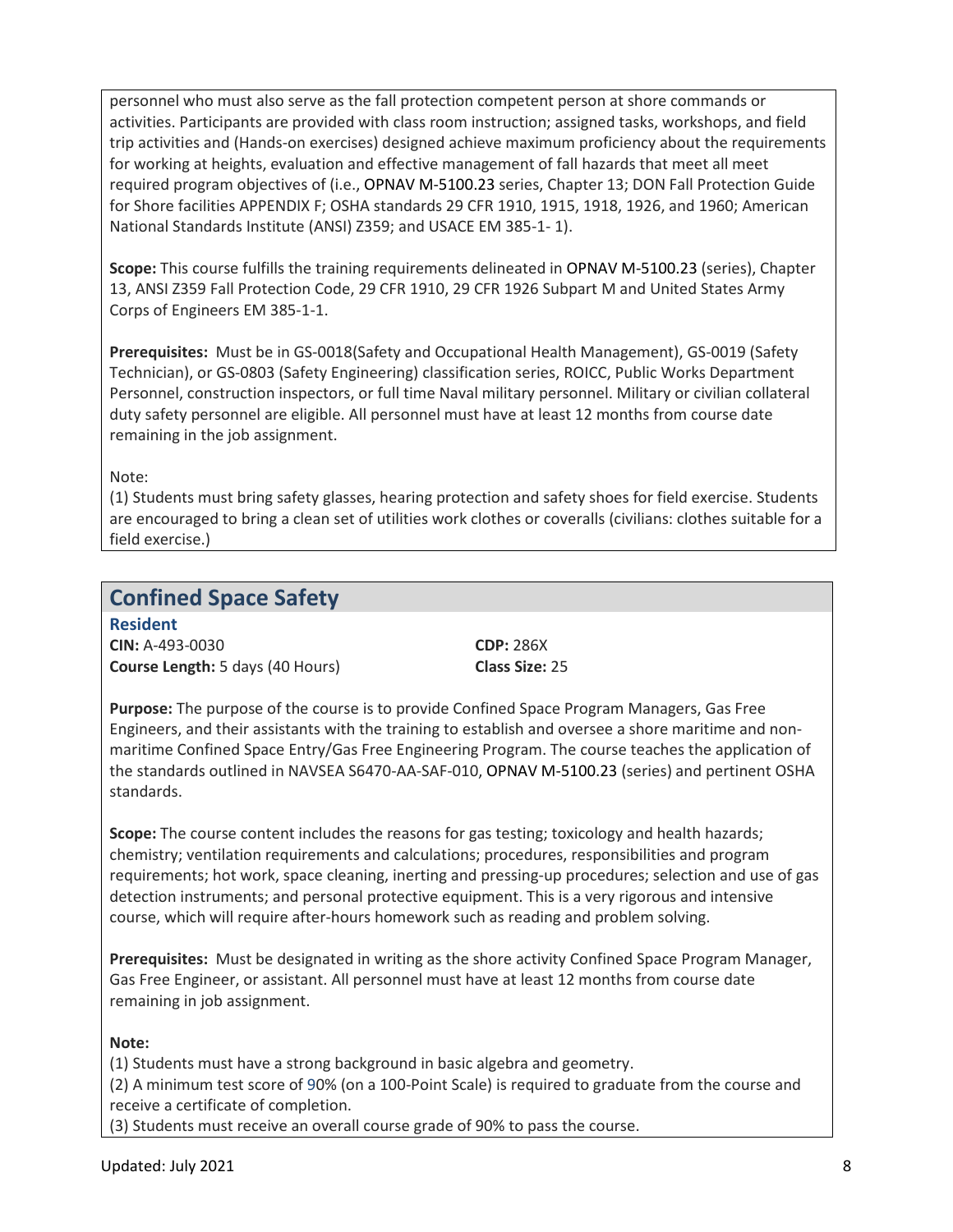(4) Students must be able to achieve a score of 90% or better if applying for Gas Free Engineer certification. The Instructor will annotate final grade on student certificate.

(5) Students are encouraged to bring a clean set of utilities or coveralls (civilians: clothes suitable for a field exercise) and safety shoes are suggested. Students must bring a calculator to the course and be able to solve basic algebra and geometric equations.

#### **Construction Safety Standards**

**Resident CIN:** A-493-0021 **CDP:** 18BN **Course Length:** 5 days (30 Hours) **Class Size:** 35

**Purpose:** The purpose of this course is to provide students with the training necessary to identify, interpret, and apply the 29 CFR 1926 standards at a construction site. Additionally, participants will receive information specific to the Naval Construction Forces (NCF) safety and occupational health program.

**Scope:** Course content includes OSHA construction standards; walking and working surfaces; electrical safety; fire protection and prevention; welding and cutting; material handling and storage; tools (powered and non-powered); excavations; signs, signals and barricades; concrete and masonry construction; construction specific operations; occupational health and environmental controls; personal protective equipment; and hazard recognition, evaluation, and control. Successful completion of this course satisfies the SNEC B22A - Safety Inspector course requirements. Consult the Navy Enlisted Classification Manual for additional NEC information.

**Prerequisites:** Enlisted personnel (E6 - E8) in one of the following ratings: BU, CM, SW CE, UT, EO and EA. All personnel must have at least 12 months from course date remaining in job assignment.

#### **Note:**

(1) Students are encouraged to bring a hard hat, safety glasses, and safety shoes for a field trip.

#### **Electrical Standards**

**Resident CIN:** A-493-0033 **CDP:** 287A **Course Length:** 4 days (32 Hours) **Class Size:** 30

**Purpose:** The purpose of this course is to provide full-time Safety and Occupational Health (SOH) personnel, designated collateral duty SOH managers, and safety officers at shore activities with introductory training necessary to interpret and apply electrical safety standards to ensure hazard-free workplaces. Note, this is an introductory course and does not provide electrician certification.

**Scope:** The course content includes how to define and describe basic electrical concepts; identify requirements as defined in 29 CFR 1910 Subpart S, 29 CFR 1926 Subpart K, NFPA 70E and OPNAV M-5100.23 series, including hazardous locations; interpret standards and apply them to the workplace; describe properly grounded systems; and understand and be able to use electrical test equipment.

**Prerequisites:** Must be in GS-0018 (Safety and Occupational Health Management), GS-0019 (Safety Technician), GS-0803 (Safety Engineering) classification series or full time military safety personnel.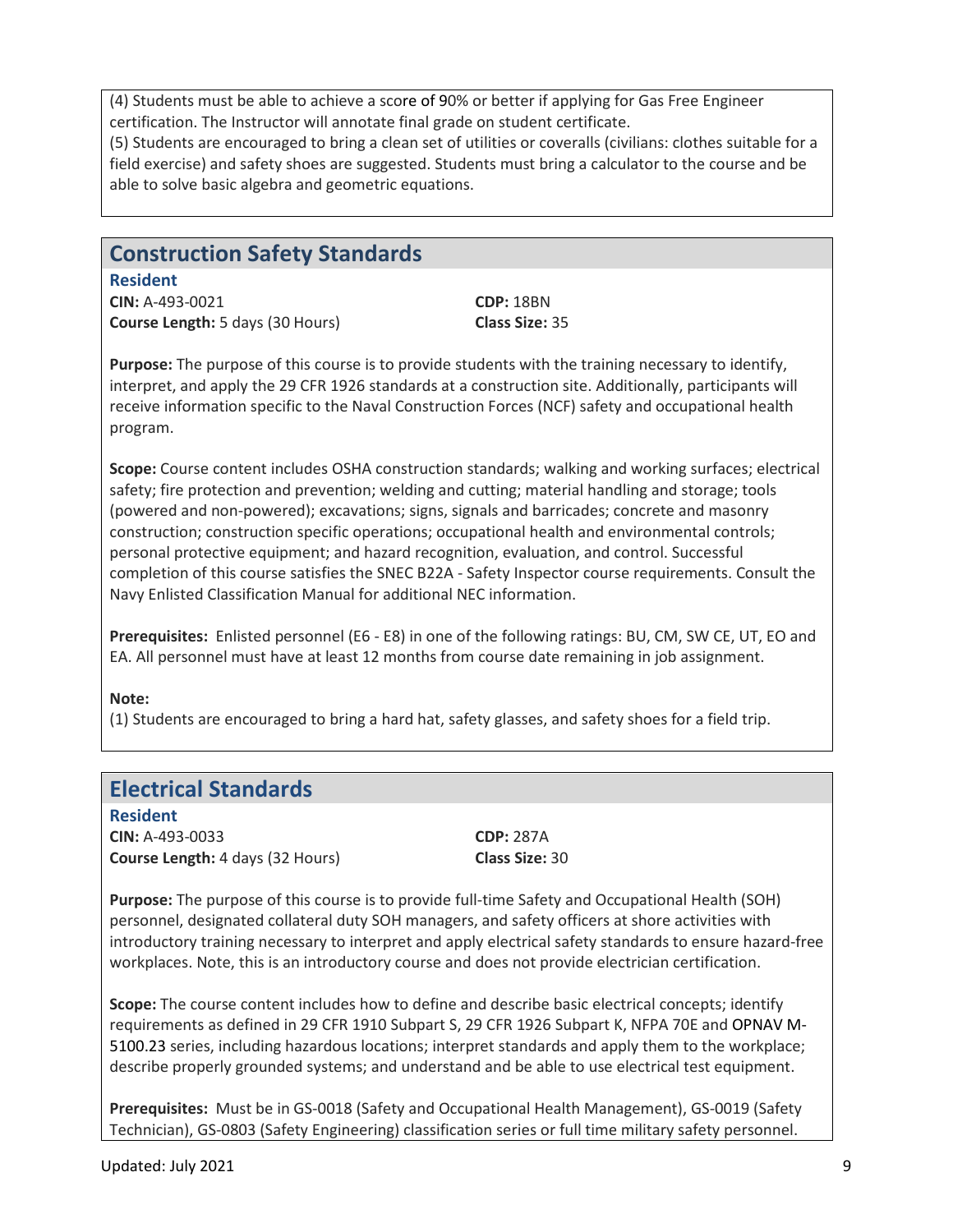Military or civilian collateral duty safety personnel, facility managers, and industrial hygiene officers are eligible but must be designated in writing as the activity Safety and Occupational Health manager or safety officer at Navy shore activities. All personnel must have at least 12 months from course date remaining in job assignment.

**Note:** 

(1) Students must bring safety glasses, hearing protection and safety shoes for a field exercise.

#### **Emergency Asbestos Response Team**

**Resident CIN:** A-760-2166 **CDP:** 438J **Course Length:** 2 days (16 Hours) **Class Size:** 25

**Purpose:** The purpose of the course is to provide members of a ship's three-person asbestos response team with training on underway procedures.

**Scope:** The course content includes discussion of health hazards and the Navy's asbestos control program, in addition to a laboratory session in personal protective equipment (PPE) use, and an insulation removal/repair mock-up. The course deals only with limited, at-sea asbestos removal, repair, and clean up allowed when three (3) nautical miles or more from U.S. shores.

**Prerequisites:** Personnel must be assigned to a ship's three-person asbestos response team. All personnel must have at least 12 months from course date remaining in job assignment.

#### **Facility Response Team (FRT) Five Day**

**Resident CIN:** A-493-0012 **CDP:** 3682 **Course Length:** 5 days (40 Hours) **Class Size:** 25

**Purpose:** This course covers response to oil spills in harbors and near-shore environments. It provides personnel assigned to the installation Facility Response Team (FRT) with the basic skills needed to perform as a member of the FRT.

**Scope**: Each course is specifically adapted to the spill potential and response equipment at the host facility. Therefore, students from the host facility will benefit more from the course than students from other facilities. The course offers one day of classroom training and four days of on-water practical training. The final day includes an exercise that is designed to test the team members in executing their local Facility Response Plan (FRP). On-water emphasis is to teach the FRT how to contain and recover oil on water as well as executing sensitive area protection strategies as outlined by facility plans. Students gain an understanding of oil spills, regulations concerning their own roles, the FRP and area contingency plan, and how to operate and apply all Naval Facilities Engineering and Expeditionary Warfare Center (NAVFAC EXWC) supplied equipment during a spill event. The safety subjects covered by this course meet the OSHA requirements in 29 CFR 1910.120(q) for First Responder Operations Level.

**Prerequisites:** Civilian and military personnel who are, or may be designated as leaders and/or team members on the Facility Response Team, or facility spill management team members.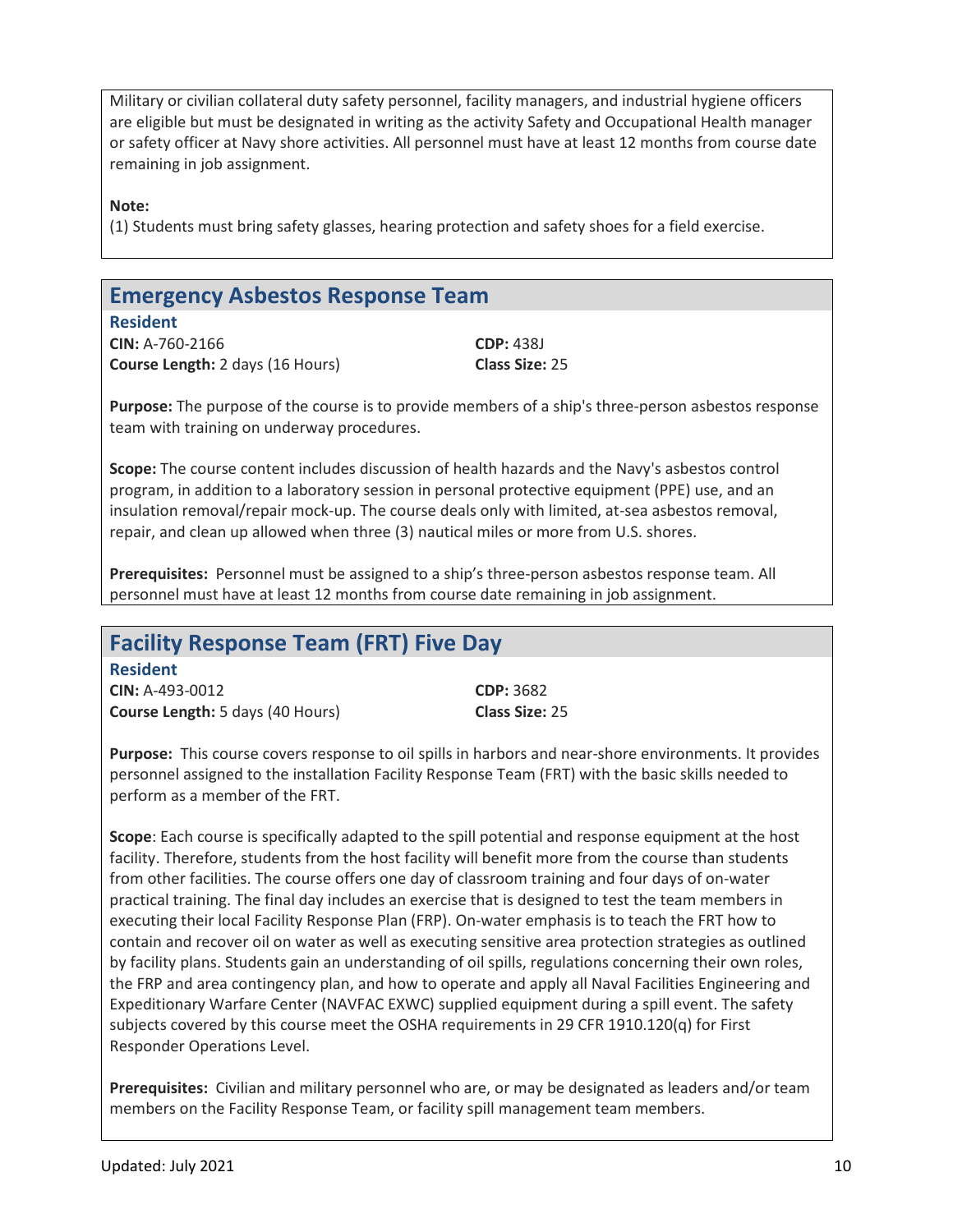**Note:** 

(1) Students must wear a clean set of utilities or coveralls for on the water training.

#### **Facility Response Team (FRT) Three Day**

**Resident CIN:** A-493-0013 **CDP:** 3683 **Course Length:** 3 days (24 Hours) **Class Size:** 15

**Purpose:** This is a shortened version of the FRT 40-hour course, designed for facilities in need of a shorter course.

**Scope:** Each course is specifically adapted to the spill potential and response equipment at the host facility. Therefore, students from the host facility will benefit more from the course than students from other facilities. In a brief classroom session, the students review safety requirements and the Facility Response Plan (FRP). The on- water portion of the course is similar to the 40-hour course: responding to spill events using Naval Facilities Engineering and Expeditionary Warfare Center (NAVFAC EXWC) supplied spill equipment.

**Prerequisites:** Civilian and military personnel who are, or may be designated as leaders and/or team members on the Facility Response Team, or facility spill management team members.

**Note:** 

(1) Students must wear a clean set of utilities or coveralls for on the water training.

#### **Fall Protection Program Manager Course (Global Online)**

**Global Online CIN**: A-493-0099 **CDP**: 12JW **Course Length**: 24 Hours\* **Class Size**: 30 \*Students will have access to the course content for 3 business days.

**Purpose:** The purpose of this course is to train, certify and equip Navy, Marine Corps and DoD Civilian full time safety professionals, supervisors of competent persons, site supervisors, Resident Officers-in-Charge of Construction (ROICC), Public Works Department (PWD) Personnel, construction inspectors and similar quality assurance personnel who must also serve as the Fall Protection Program Managers at shore commands or activities. This course provides training for Fall Protection Program Mangers Ashore, review the DON Fall Protection Guide for afloat and aviation training requirements. Participants will be trained on how to recognize and identify Fall-Hazards at workplaces; understand best practices, criteria and requirements for development and managing Fall Protection program; understand hazard and risk assessments; identification selection, safe use, and limitations of Fall Protection systems and equipment; understand proper storage, care, and maintenance of the equipment; identify applicable Fall Protection regulations; understand program audits and evaluate criteria; understand duties, responsibilities and training requirements for personnel involved in the Fall Protection program that meet all required program objectives of (i.e., OPNAV M-5100.23 series, Chapter 13; DON Fall Protection Guide for Shore facilities APPENDIX F; NAVMC DIR 5100.8 Chapter 18; OSHA standards 29 CFR 1910, 1915, 1918, 1926, and 1960; American National Standards Institute (ANSI) Z359; and USACE EM 385-1- 1).

**Scope:** This course fulfills the training requirements delineated in Department of The Navy Fall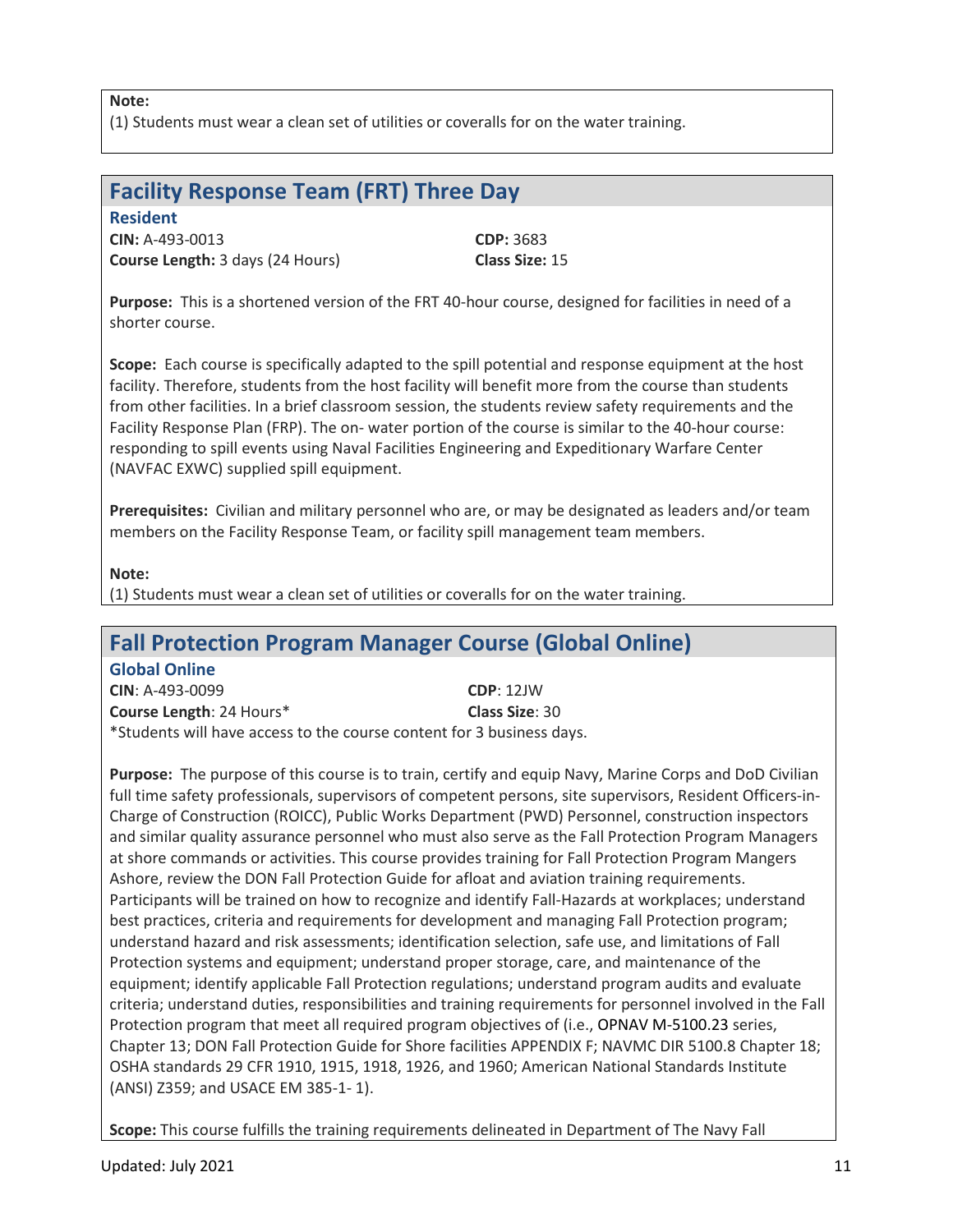Protection Guide July 2017, OPNAV M-5100.23 (series), Chapter 13, NAVMC DIR 5100.8 Chapter 18, ANSI Z359 Fall Protection Code, 29 CFR 1910, 29 CFR 1926 Subpart M and United States Army Corps of Engineers EM 385-1-1.

**Prerequisites:** Must be in GS-0018(Safety and Occupational Health Management), GS-0019 (Safety Technician), GS-0803 (Safety Engineering) classification series, ROICC, PWD Personnel, construction inspectors, supervisors of competent persons, or full time Naval military personnel. Military or civilian collateral duty safety personnel are eligible. All personnel must have at least 12 months from course date remaining in the job assignment.

#### **Fire Protection and Life Safety**

**Resident**

**CIN**: A-493-0075 **CDP**: 714U **Course Length**: 4 days (32 Hours) **Class Size**: 30

**Purpose:** The course introduces the student to the recognition of potential fire hazards and emergency procedures.

**Scope:** Topics include the chemistry of fire, types/effectiveness of extinguishing agents, means of egress, detection and alarm systems, fire brigades, fire prevention plans, and the Life Safety Code (NFPA 101). 29 CFR 1910, Subparts E and

**Prerequisites:** Must be in GS-0018(Safety and Occupational Health Management), GS-0019 (Safety Technician), GS-0081 (Fire Protection and Prevention), GS-0803 (Safety Engineering), GS-0804 (Fire Protection Engineering) classification series, or full-time military safety personnel. Military or civilian collateral duty safety personnel are eligible but must be designated in writing as the activity SOH manager or safety officer. All personnel must have at least 12 months from course date remaining in job assignment.

#### **General Industry Safety Standards**

**Resident**

**CIN:** A-493-0061 **CDP:** 288E **Course Length:** 5 days (30 Hours) **Class Size:** 30

**Purpose:** The purpose of this course is to provide full-time Safety and Occupational Health (SOH) personnel and designated shore collateral-duty SOH managers/safety officers, fire protection specialists, building/facility managers and others assigned responsibility for conducting/supervising inspection efforts at shore activities, with the training to identify and interpret OSHA standards and apply those standards to their work environment. Students completing this course will receive a 30 Hour OSHA certification card by mail 60 days following the course convening.

**Scope:** The OSHA Outreach Training Program for General Industry teaches general industry workers about their rights, employer responsibilities, and how to file a complaint as well as how to identify, abate, avoid and prevent job related hazards. The course topics include: Introduction to Occupational Safety and Health Administration (OSHA) standards, Managing Safety and Health, Walking-Working Surfaces, Exit Routes, Emergency Action Plans, Fire Prevention Plans, and Fire Protection; Electrical Standards; Personal Protective Equipment; Materials Handling; Hazard Communication; Hazardous Materials; Permit-Required Confined Spaces; Lockout/Tagout; Machine Guarding; Welding, Cutting, and Brazing; Industrial Hygiene; Bloodborne Pathogens; Ergonomics, Fall Protection; Powered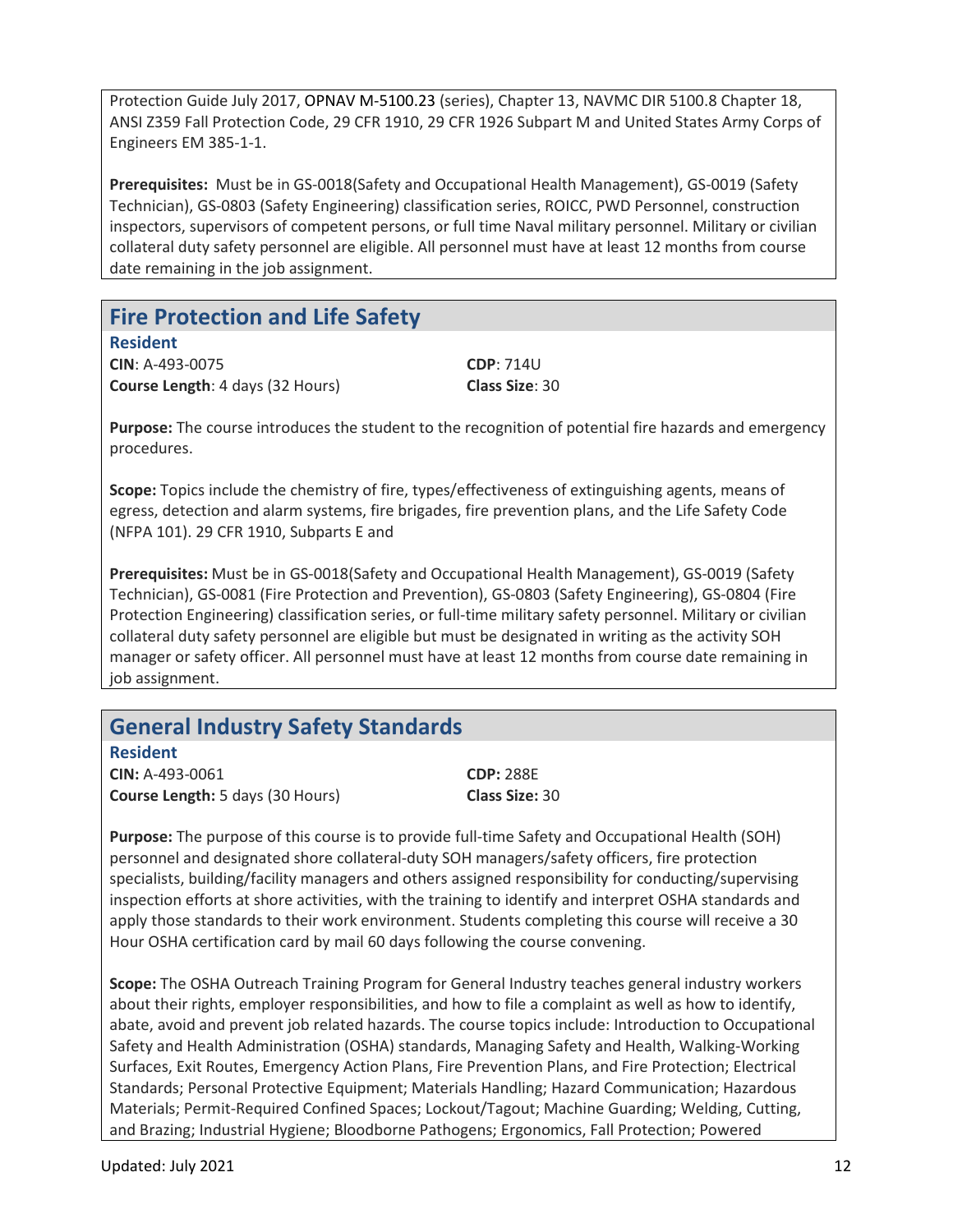Industrial Vehicles.

**Prerequisites:** Must be in GS-0018 (Safety and Occupational Health Management), GS-0019 (Safety Technician), GS-0640 (Health Aid and Technician/IH Tech), GS-0690 (Industrial Hygiene), GS-0803 (Safety Engineering) classification series, building/facilities managers, Industrial Hygiene Officer or fulltime military safety personnel at Naval shore activities. Military or civilian collateral duty safety personnel are eligible but must be designated in writing as the activity SOH manager or safety officer. All personnel must have at least 12 months from course date remaining in job assignment.

# **Hazardous Material Control and Management (HMC&M) Technician**

| <b>Resident</b>                                                     |                       |
|---------------------------------------------------------------------|-----------------------|
| $CIN: A-322-2600$                                                   | <b>CDP: 438D</b>      |
| <b>Course Length: 3 days</b>                                        | <b>Class Size: 30</b> |
| <b>Global Online</b>                                                |                       |
| $CIN: A-322-2604$                                                   | <b>CDP: 10ZZ</b>      |
| <b>Course Length: 24 Hours*</b>                                     | <b>Class Size: 30</b> |
| *Students will have 5 business days to complete the course content. |                       |

**Purpose:** The Hazardous Material Control and Management Technician course (A-322-2601) provides Afloat (Ships & Submarines) military HMC&M Technicians with the training required to safely handle, use, store, dispose, transfer and offload hazardous material (HM) in accordance with SECNAVINST 5100.10 (series) and OPNAVINST 5100.19 (series).

**Scope:** Course content includes requisition, receiving, issuing, stowing, inventorying, offloading and responding to HM spills. Successful completion of this course satisfies the SNEC 830A course requirements. Consult the Navy Enlisted Classification Manual for additional NEC information.

**Prerequisites:** E-5 through E-9, any rating: aviation squadron (that have detachments to a ship), surface ship, submarine personnel either serving in, or en route to an authorized SNEC 830A billet. All personnel must have at least 12 months from course date remaining in job assignment. All ratings, grades (E-5 to E-9) remain eligible for training and utilization of SNEC 830A when in Hazardous Materials Minimization Center billets. (Resident)

#### **Hazardous Substance Incident Response Management (HSIRM)**

**Resident CIN**: A-493-0077 **CDP**: 0381 **Course Length**: 3 days (24 Hours) **Class Size**: 25

**Purpose:** This course provides personnel with the knowledge and skills necessary to respond safely and effectively to releases of, or substantial threats of releases of, hazardous substances, in compliance with applicable federal, state, and USN environmental regulations and instructions.

**Scope:** This course fulfills the training requirements established by regulations delineated in 29 CFR 1910.120(q) Emergency response to hazardous substance releases, and 29 CFR 1910.120(p)(7)(i) Operations conducted at a transfer, storage and disposal (TSD) facility. The appropriate installation representative or their designee will provide TSD site- specific training. This also fulfills the training requirements in OPNAVINST 5090.1(series), and OPNAV M-5100.23 (series).

**Prerequisites:** Civilian and military personnel ashore who may serve as activity Emergency Response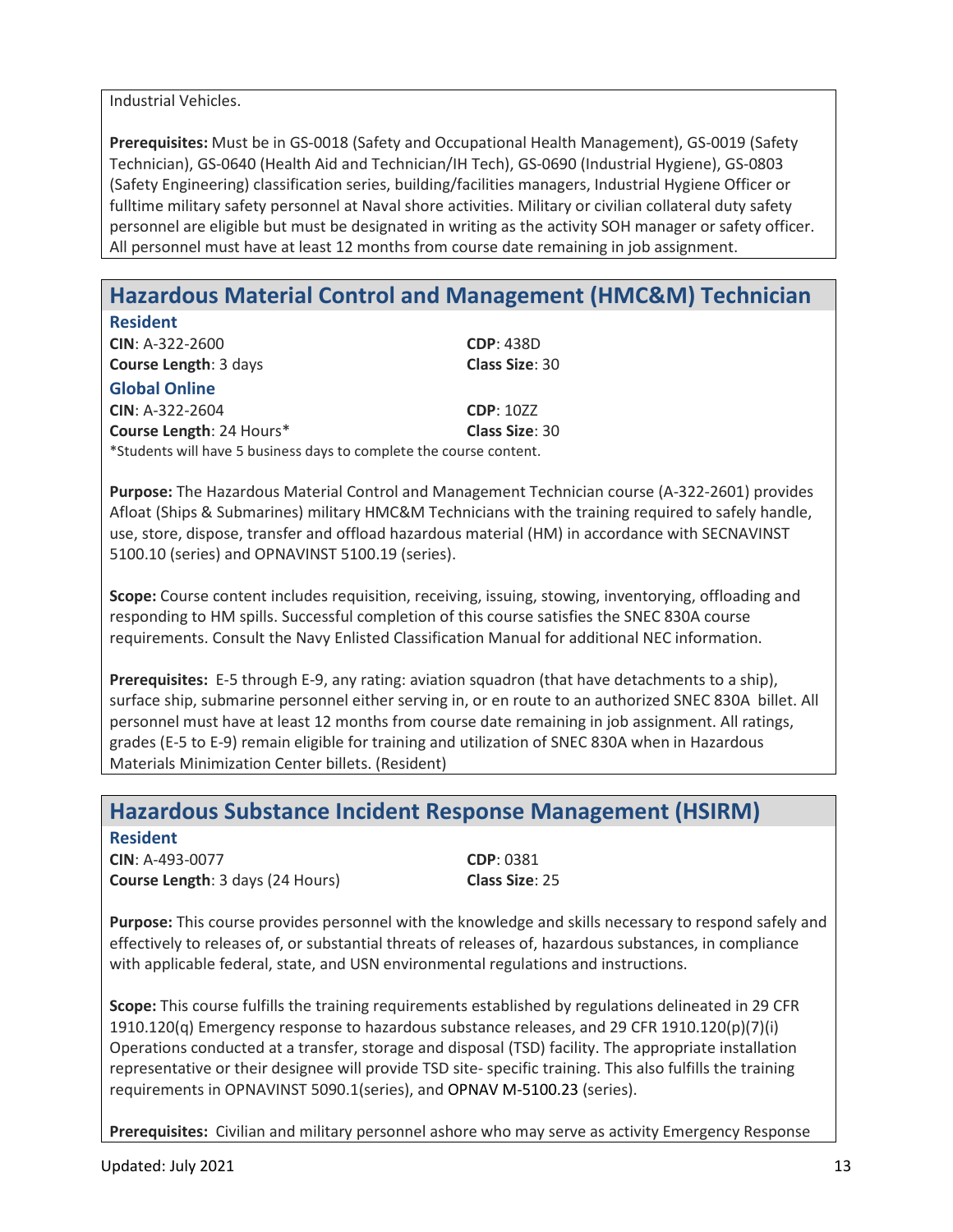personnel, as well as the following: Fire and Police Department personnel; Environmental Engineers, Specialists, and Technicians; Environmental Managers and Supervisors; SOH personnel; Waste Handlers and TSD facility personnel; Hazardous Materials Minimization Center (HAZMINCEN) personnel; Warehousemen and Laboratory personnel. Shipboard personnel will be granted quotas, space available, upon verification of membership on the shipboard spill response team. All personnel must have at least 12 months from course date remaining in job assignment.

# **Hazardous Substance Incident Response Management (HSIRM) Refresher**

**Resident CIN**: A-493-0083 **CDP**: 339E

**Course Length**: 1 day (8 Hours) **Class Size**: 30

**Purpose:** This course provides personnel with annual refresher training necessary to respond safely and effectively to releases of, or substantial threats of releases of, hazardous substances, in compliance with applicable federal, state, and USN environmental regulations and instructions.

**Scope:** This course fulfills the training requirements established by regulations delineated in 29 CFR 1910.120(q) Emergency Response to hazardous substance releases, and 29 CFR 1910.120(p)(7)(i) Operations conducted at a Transfer Storage & Disposal (TSD) facility. This also fulfills the training requirements of OPNAVINST 5090.1(series) and OPNAV M-5100.23 (series).

**Prerequisites:** Civilian and military personnel who have previously met the training requirements of HAZWOPER regulations delineated in 29 CFR 1910.120(q), and 29 CFR 1910.120(p)(7)(i), and are required to receive refresher training to maintain their competencies.

# **Incident Command System 300 (ICS 300)**

**Resident CIN**: A-493-2300 **CDP**: 993F **Course Length**: 2 days (16 Hours) **Class Size**: 30

**Purpose:** This course is designed to assist facilities and/or regions with compliance with the Oil Pollution Act of 1990 (OPA 90). This course provides a comprehensive description of the responsibilities of the organizational elements within each section of the ICS. A scenario-driven tabletop exercise is included in the course. It is adapted to each facility and/or region so that the facility and/or region can claim National Preparedness for Response Exercise Program credit.

**Scope:** This course content includes the comprehensive duties of each organizational element, terminology, staffing considerations, reporting relationships, and organizing for incidents and/or events, incidents resource management, air operations, and incident and/or event planning.

**Prerequisites:** Tailored to Navy civilian and military personnel, as well as contractor and other non-Navy government agency personnel including local and state personnel who work at or support an Oil Pollution Act 1990 (OPA) facility.

Additionally, these personnel should be assigned to the Navy On-Scene Coordinator (NOSC) Oil and Hazardous Substance (OHS) Contingency Plan and/or Facility Response Plan (FRP) Spill Management Team or be designated to provide specific support, expertise, or equipment to the NOSC Spill Management Team and/or Facility Spill Management Team. This may include upper management, spill response team leaders, public affairs personnel, safety and health personnel, natural resources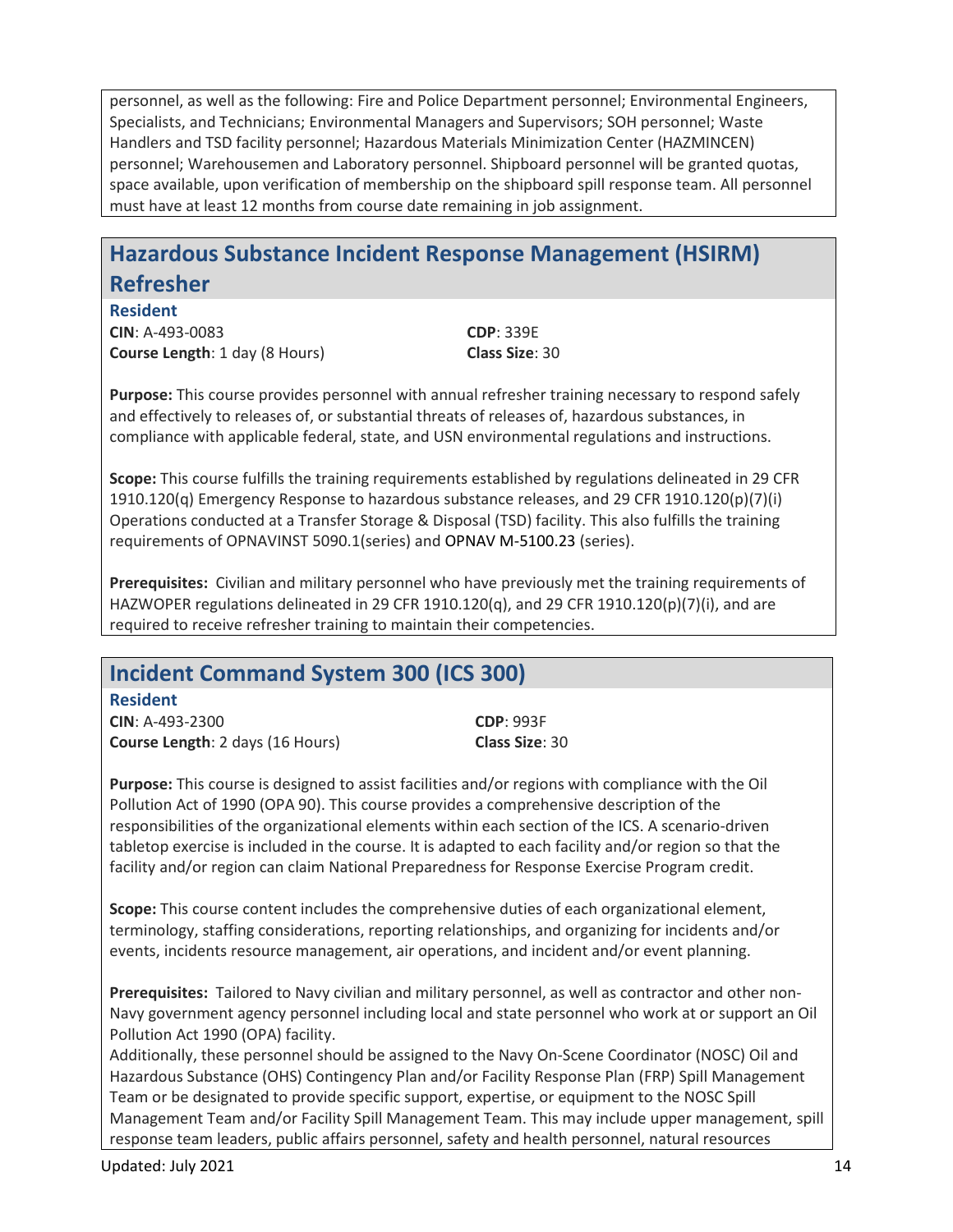personnel, environmental personnel, finance and contract personnel, logistics and support personnel, security, force protection and emergency management personnel.

#### **Incident Command System 300 (ICS 300) Refresher**

**Resident CIN**: A-493-2301 **CDP**: 05ZD **Course Length**: 1 day (8 Hours) **Class Size**: 30

**Purpose:** This course is designed to assist facilities and/or regions with compliance with the Oil Pollution Act of 1990 (OPA 90). This course provides a description of the process of operational incident planning and the function of the Incident Command System (ICS) forms used in preparing an Incident Action Plan. A scenario-driven tabletop exercise is included in the course. It is adapted to each facility and/or region so that the facility and/or region can claim National Preparedness for Response Exercise Program credit.

**Scope:** Course content includes a review of organizing for incidents and/or events, the importance of planning, essential Incident Action Plan (IAP) elements, and the planning process to include the working relationships of each section, meetings as related to the planning process, upkeep of the situation display board, how resources will be tracked, and how the sections should operate when Section Chiefs are absent. Additionally, planning for demobilization and developing the IAP are discussed. Students will prepare an IAP using the ICS forms and processes.

**Prerequisites:** Tailored to Navy civilian and military personnel, as well as contractor and other non-Navy government agency personnel including local and state personnel who work at or support an Oil Pollution Act 1990 (OPA) facility. Additionally, these personnel should be assigned to the Navy On-Scene Coordinator (NOSC) Oil and Hazardous Substance (OHS) Contingency Plan and/or Facility Response Plan (FRP) Spill Management Team or be designated to provide specific support, expertise, or equipment to the NOSC Spill Management Team and/or Facility Spill Management Team. This may include upper management, spill response team leaders, public affairs personnel, safety and health personnel, natural resources personnel, environmental personnel, finance and contract personnel, logistics and support personnel, security, force protection and emergency management personnel.

# **Incident Command System 400 (ICS 400)**

**Resident CIN**: A-493-0216 **CDP**: 12X8 **Course Length**: 2 days (16 Hours) **Class Size**: 30

**Purpose:** The purpose of the course is to provide training and resources to assigned personnel who are expected to perform in a management capacity in an area command/complex incidents environment and who require advanced application of the ICS. The course emphasizes large-scale organization development, roles and relationships of the primary staff, the planning, operational, logistical and fiscal consideration related to large and complex incident and event management. It describes the application of Area Command and the importance of interagency coordination on complex incidents and events. This course expands upon information covered in ICS-100 through ICS-300

**Scope:** Experience using concepts and principles from ICS 100, 200, 300, 700 and 800 and use of skills in an operational environment before taking ICS 400 provides necessary context and understanding of skills that will develop when they take ICS 400. The program includes the following course topics: Introduction to ICS 400, Fundamentals Review for Command and General Staff, Major/Complex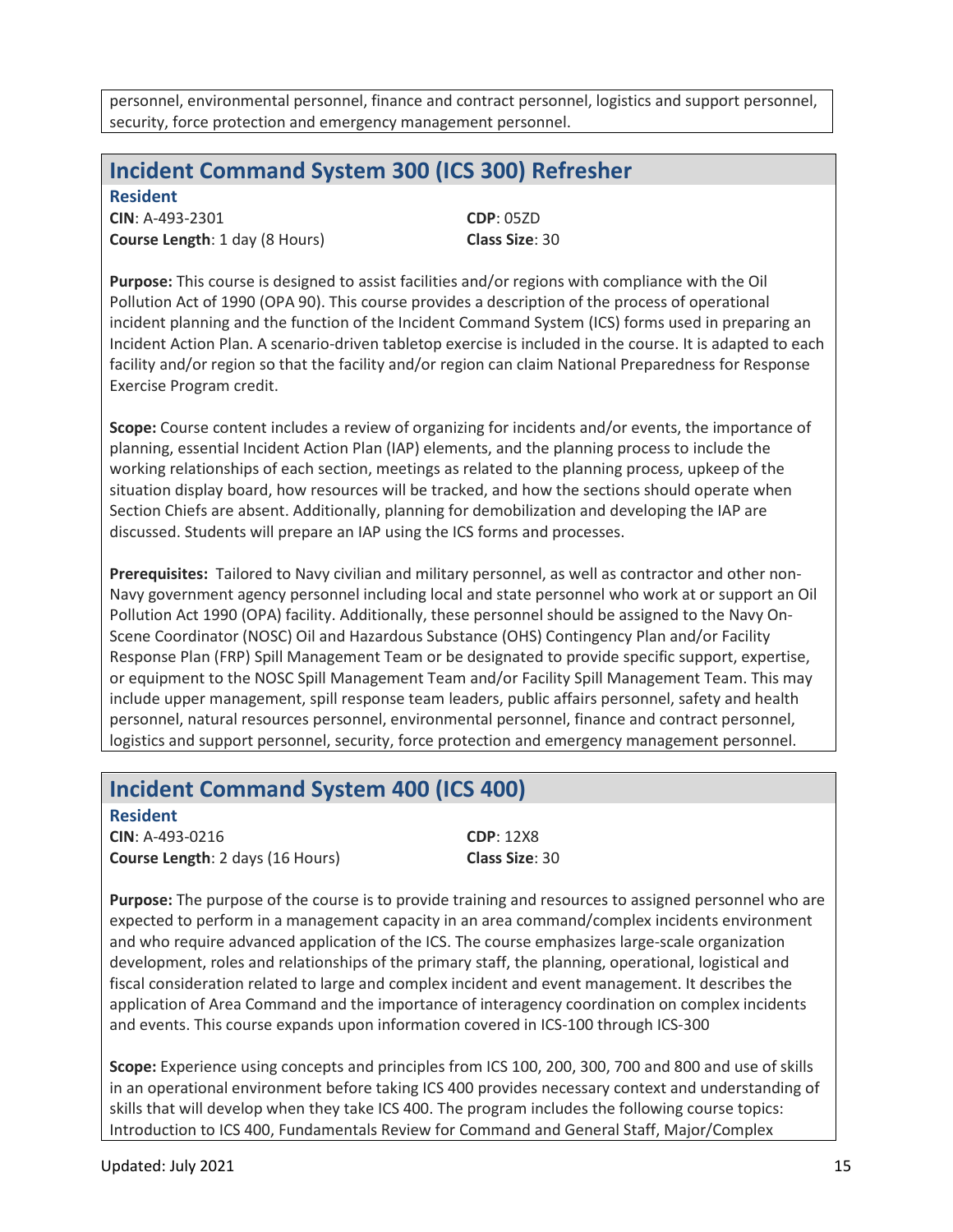Incident Management, Area Command, Multi-Agency Coordination. These course topics will explain how major incidents cause special management challenges, describe the circumstances in which an area command is established and describe the circumstances in which multi-agency coordination systems are established.

**Prerequisites:** Tailored to Navy civilian and military personnel, as well as contractor and other non-Navy government agency personnel including local and state personnel who work at or support an Oil Pollution Act 1990 (OPA) facility. Additionally, these personnel should be assigned to the Navy On-Scene Coordinator (NOSC) Oil and Hazardous Substance (OHS) Contingency Plan and/or Facility Response Plan (FRP) Spill Management Team or be designated to provide specific support, expertise, or equipment to the NOSC Spill Management Team and/or Facility Spill Management Team. This may include upper management, spill response team leaders, public affairs personnel, safety and health personnel, natural resources personnel, environmental personnel, finance and contract personnel, logistics and support personnel, security, force protection and emergency management personnel.

# **Industrial Noise and Hearing Conservation Program**

**Resident CIN**: A-493-0092 **CDP**: 5891 **Course Length**: 3 days (24 Hours) **Class Size**: 25

**Purpose:** The objective of the course is to introduce and familiarize the student to basic concepts of noise propagation and basic elements of a Hearing Conservation Program. The course will introduce the student to federal and Navy regulations regarding noise and hearing conservation.

**Scope:** The content of the course is intended for full-time and collateral duty safety personnel, industrial hygiene personnel, personnel assigned responsibilities for conducting Occupational Safety and Health programs, personnel assigned to supervise Occupational Safety and Health programs, and personnel at naval shore activities directly involved with the Hearing Conservation Program. Topics include introduction to theory and propagation of sound, anatomy and physiology of the human ear, overview of the Federal and Department of Defense regulations for the Hearing Conservation Program, worksite sound analysis techniques and instrumentation.

**Prerequisites:** Must be a full-time Occupational Safety and Health professional, GS-0018 (Safety and Occupational Health Management), GS-0019 (Safety Technician), GS-0640 (Health Aid and Technician/IH Tech), GS-0690 (Industrial Hygiene), GS-0803 (Safety Engineering) classification series, Occupational Health Nurse or Industrial Hygiene Officer. Military and civilian collateral duty personnel are eligible but must be designated in writing as the activity OSH manager/safety officer. All personnel must have at least 12 months remaining in the current job assignment, after completion of the course.

**Note:** Students are encouraged to bring a clean set of utilities or coveralls or clothes suitable for a field exercise, safety glasses, hearing protection and safety shoes.

| <b>Introduction to Hazardous Materials (Ashore)</b>                     |                  |  |
|-------------------------------------------------------------------------|------------------|--|
| <b>Global Online</b>                                                    |                  |  |
| CIN: A-493-0331                                                         | <b>CDP: 10UG</b> |  |
| Course Length: 24 Hours*                                                | Class Size: 40   |  |
| ** Students will have access to the course content for 3 business days. |                  |  |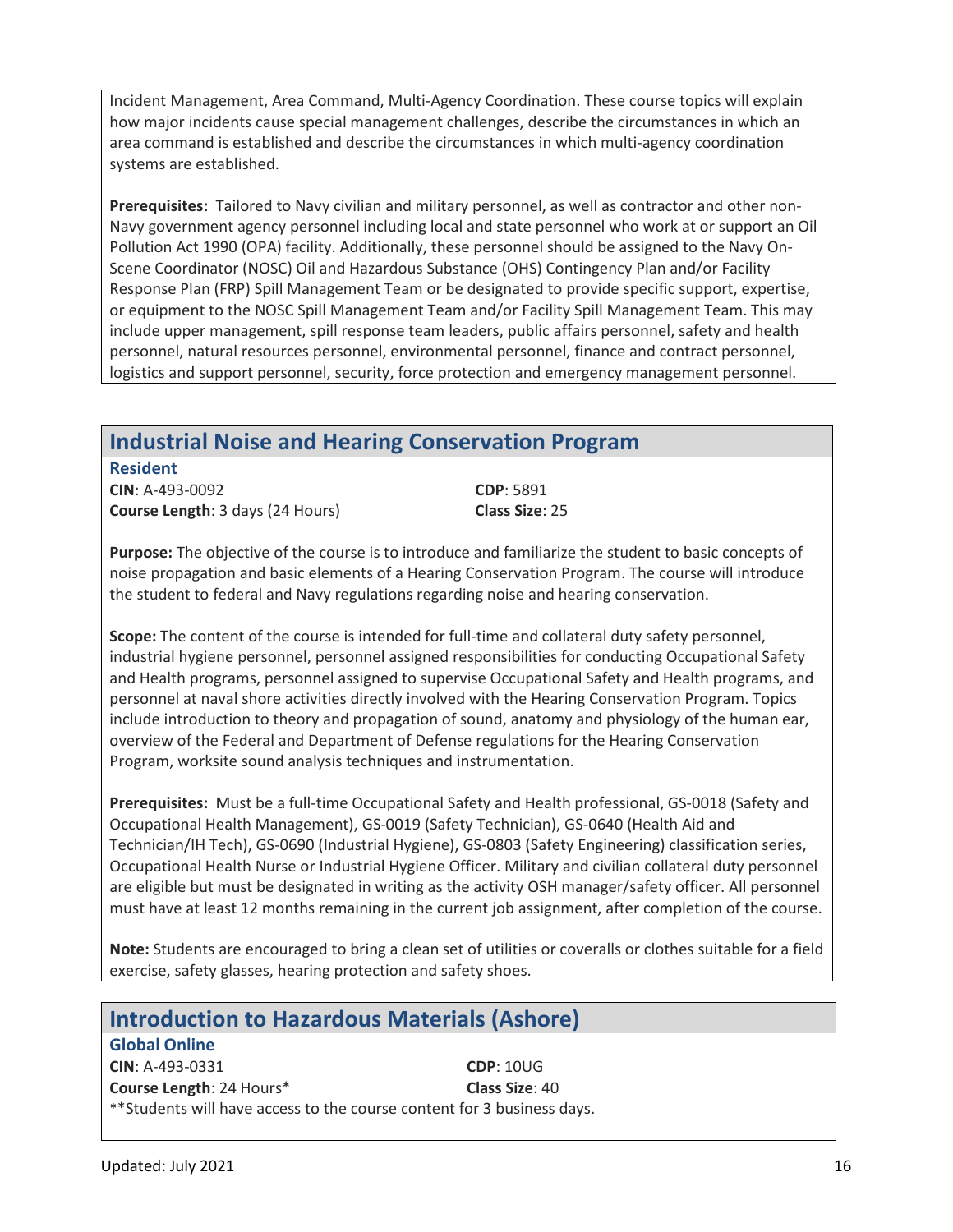**Purpose:** Introduction to Hazardous Materials Ashore introduces civilian and military personnel assigned to full- time or collateral Safety and Occupational Health (SOH), or other duties involving the management of hazardous materials with the training to identify hazardous materials control requirements and methods ashore. This course is equivalent to the Introduction to Hazardous Materials (Ashore), CIN: A-493-0031.

**Scope:** The course content includes definitions and types of hazardous materials; chemistry of hazardous materials; human toxicology; Hazard Communication (HAZCOM) program to include OSHA's Globally Harmonized System; identification, labeling, marking, storage and transportation of hazardous materials; Hazardous Waste Operations and Emergency Response (HAZWOPER); Operational Risk Management; and management of a Navy Shore Hazardous Materials Control & Management (HMC&M) program.

**Prerequisites:** Personnel must be in GS-0018 (Safety and Occupational Health Management), GS-0019 (Safety Technician), GS-0640 (Health Aid and Technician/IH Tech), GS-0690 (Industrial Hygiene), GS-0803 (Safety Engineering) classification series, Industrial Hygiene Officers, or military personnel who may serve in full time or collateral duty safety/hazardous material duties, as well as those civilian or military personnel involved in the management of Hazardous Material Minimization Center (HAZMINCEN) operations. All personnel must have 12 months from course date remaining in job assignment.

#### **Introduction to Industrial Hygiene for Safety Professionals**

| <b>Resident</b>                                                         |                       |
|-------------------------------------------------------------------------|-----------------------|
| CIN: A-493-0035                                                         | <b>CDP: 287C</b>      |
| <b>Course Length: 4 Days (32 Hours)</b>                                 | <b>Class Size: 30</b> |
| <b>Global Online</b>                                                    |                       |
| CIN: A-493-0335                                                         | <b>CDP: 09ND</b>      |
| <b>Course Length: 32 Hours</b>                                          | Class Size: 30        |
| ** Students will have access to the course content for 4 business days. |                       |

**Purpose:** This course provides primary and collateral-duty shore- based military and civilian safety personnel with training to independently implement, maintain and manage a comprehensive safety program ashore.

**Scope:** Topical discussions will include an introduction to toxicology, identification and anticipation of hazards in the workplace, measurements of hazards, application of federal and Department of the Navy standards and regulation, and an overview of standard control measures.

**Prerequisites:** Must be in GS-0018 (Safety and Occupational Health Management), GS-0019 (Safety Technician), GS-0640 (Health Aid and Technician/IH Tech), GS-0690 (Industrial Hygiene), GS-0803 (Safety Engineering) classification series, Occupational Health Nurse, Industrial Hygiene Officer, or fulltime military safety personnel. Military or civilian collateral duty safety personnel are eligible but must be designated in writing as the activity OSH manager/safety officer. All personnel must have 12 months from course date remaining in job assignment.

# **Introduction to Naval Safety and Occupational Health [Ashore] Global Online**

**Resident**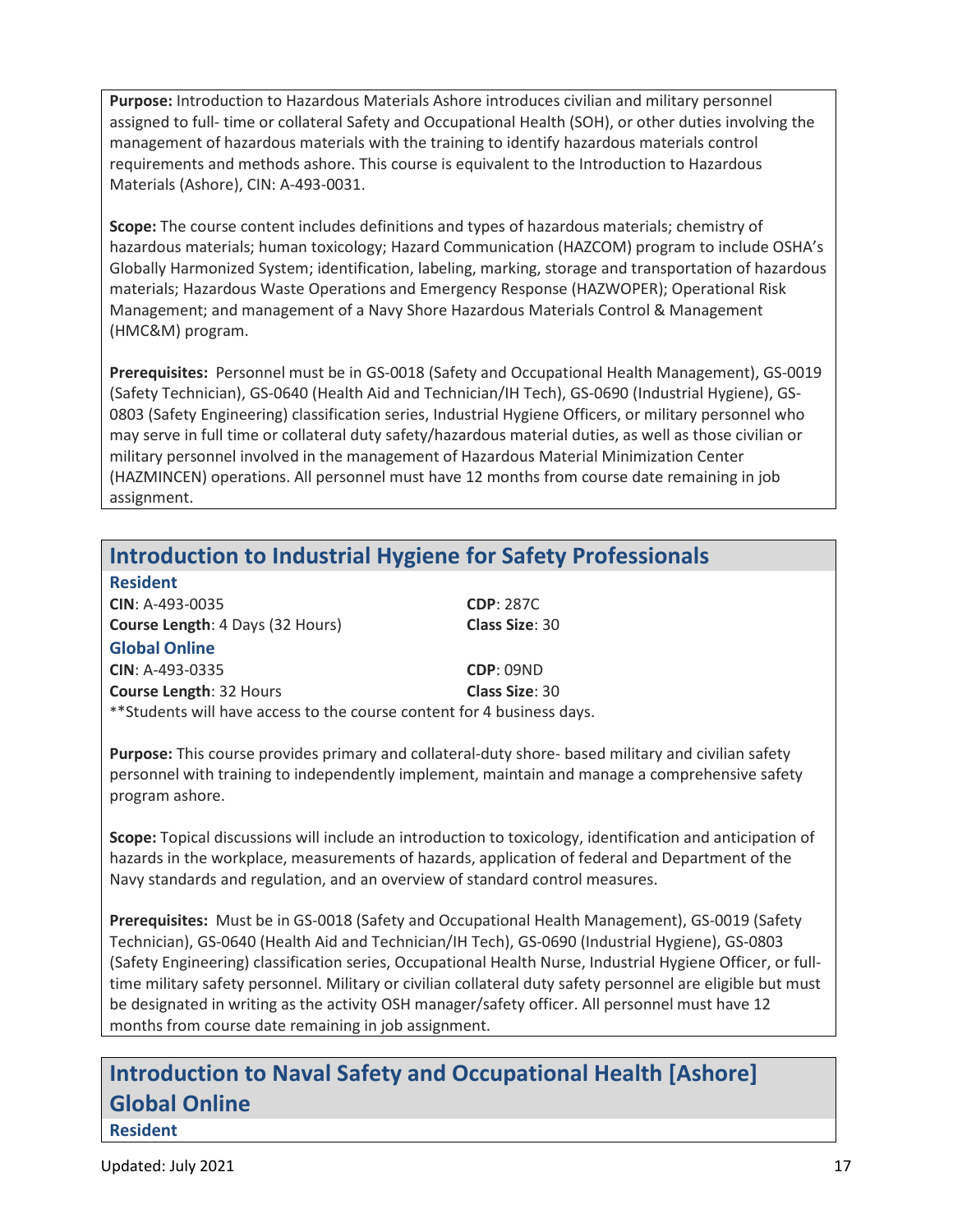**CIN**: A-493-0050 **CDP**: 287T **Course Length**: 4 days (32 Hours) **Class Size**: 30 **Global Online CIN**: A-493-0550 **CDP**: 09K5 **Course Length**: 32 Hours\* **Class Size**: 30 \*Students will have access to the course content for 4 business days.

**Purpose:** This course provides primary and collateral duty shore-based military and civilian safety personnel with training to independently implement, maintain, and manage a basic safety program ashore. This course is equivalent to the Introduction to Navy Occupational Safety and Health (Ashore) course, CIN: A- 493- 0050.

**Scope:** The course content includes terms, principles, concepts, and requirements for mishap prevention; safety, environmental, and occupational health programs in the Navy; fundamentals of mishap causation; and hazard recognition, evaluation, and control. Also included are specific safety programs such as mishap investigation and reporting, safety occupational and health standards, hazard abatement, respiratory protection, hearing conservation, sight conservation, ergonomics, energy control, the basic Operational Risk Management (ORM) process, job safety analysis, confined space entry, motor vehicle, and off-duty safety.

**Prerequisites:** Must be in GS-0018 (Safety and Occupational Health Management), GS-0019 (Safety Technician), GS-0640 (Health Aid and Technician/IH Tech), GS-0690 (Industrial Hygiene), GS-0803 (Safety Engineering) classification series, Occupational Health Nurse, Industrial Hygiene Officer, or fulltime military safety personnel. Military or civilian collateral duty safety personnel are eligible but must be designated in writing as the activity OSH manager/safety officer. All personnel must have 12 months from course date remaining in job assignment.

| <b>Machinery and Machine Guarding Standards</b> |                  |  |
|-------------------------------------------------|------------------|--|
| $CIN: A-493-0073$                               | <b>CDP: 714S</b> |  |
| <b>Course Length: 4 days (32 Hours)</b>         | Class Size: 30   |  |

**Purpose:** The course familiarizes the student with various types of machinery and related safety standards.

**Scope:** Guidance is provided on hazards associated with various kinds of machinery and the determination of proper machine safe guards. The course presents an approach to machine inspection that enables participants to recognize hazards such as those created by points of operation, rotating parts, flying chips, and provides options to achieve abatement. The course also includes an introduction to robotics.

**Prerequisites:** Must be in GS-0018 (Safety and Occupational Health Management), GS-0019 (Safety Technician GS-0803 (Safety Engineering), Industrial Hygiene Officer, or shop manager. Military or civilian full time or collateral-duty safety personnel are eligible but must be designated in writing as the activity safety and occupation health manager or safety officer. All personnel must also have 12 months from course date remaining in job assignment.

**Special Requirements**: Students must bring safety glasses, hearing protection and safety shoes for a field exercise.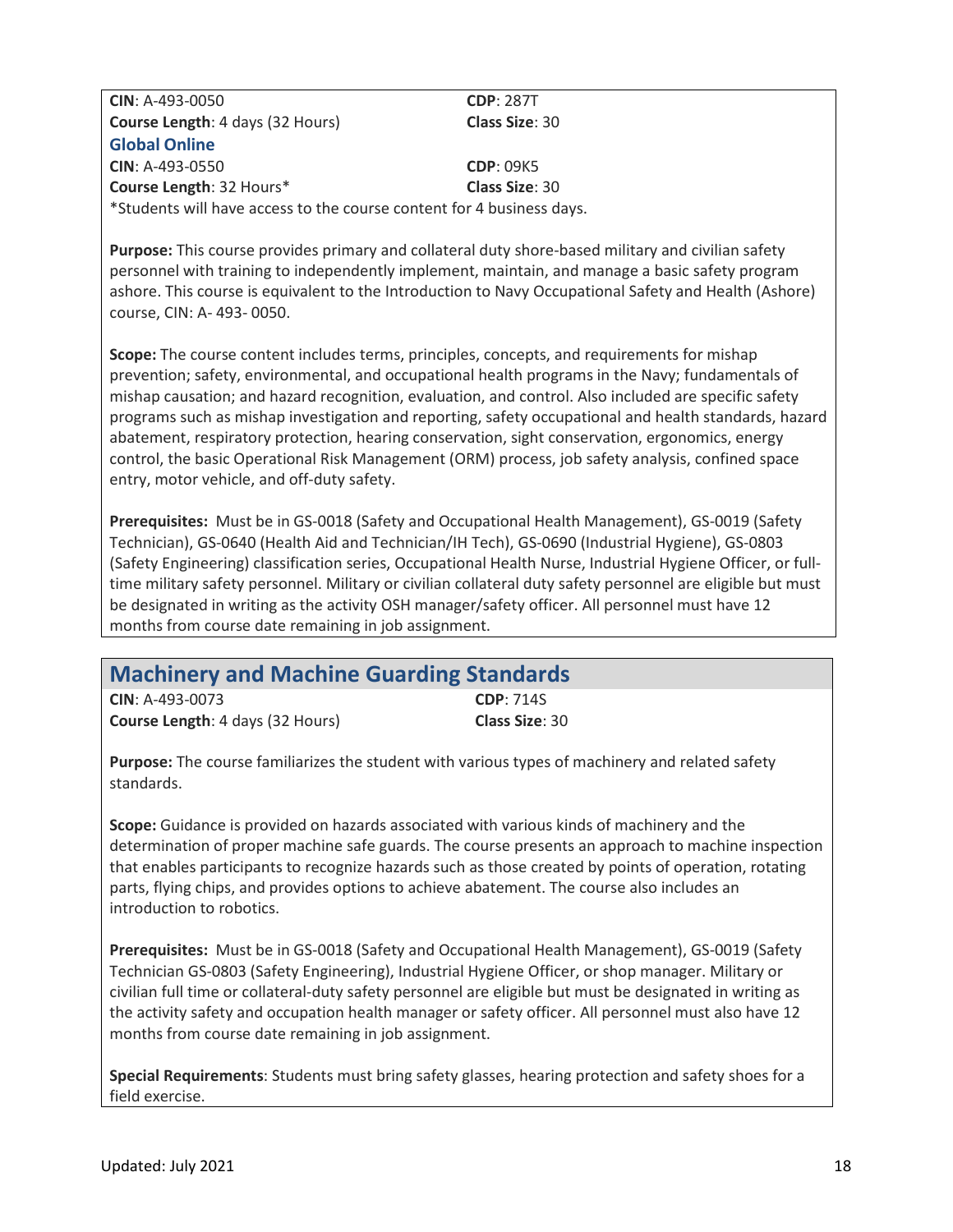#### **Mishap Investigation**

**CIN**: A-493-0078 **CDP**: 1228 **Course Length**: 5 days (40 Hours) **Class Size**: 30

**Purpose:** The purpose of this course is to provide full-time SOH personnel, safety officers, and designated activity collateral- duty managers or safety officers at Navy and Marine Corps activities with the training to investigate and report mishaps involving personnel and material deficiencies both on- and off-duty. This course covers investigation and reporting for Class A, B, C, D and E mishaps.

**Scope:** The course content is based on the OPNAVINST 5102.1 (series) and includes: administrative considerations; change and energy-barrier target analysis; definitions; human factors analysis and classification system (HFACS); types of mishap investigations; requirements to ensure reporting of all mishaps; near miss reporting; mishap reporting program of record (RMI); mishap investigation training; SIB requirement's reporting and recording procedures; Commanding Officer review of lost time mishaps; mishap analysis procedures that apply to Navy mishap investigations; reporting and recordkeeping requirements for recreation, athletics, military offduty, and motor vehicle mishaps.

**Prerequisites:** Personnel must be in GS-0018 (Safety and Occupational Health Management), GS-0019 (Safety Technician), GS-0640 (Health Aid and Technician/IH Tech), GS-0690 (Industrial Hygiene), GS-0803 (Safety Engineering) classification series, Industrial Hygiene Officers, or full-time military safety personnel. Military or civilian collateral duty personnel are eligible but must be designated in writing as the activity SOH manager/safety officer. All personnel must have 12 months from course date remaining in job assignment.

#### **Navy Ergonomics Program (Global Online)**

| $CIN: A-493-0085$                                                     | <b>CDP: 3555</b> |
|-----------------------------------------------------------------------|------------------|
| <b>Course Length: 32 Hours</b>                                        | Class Size: 30   |
| *Students will have access to the course content for 4 business days. |                  |

**Purpose:** This course provides safety and occupational health specialists, managers, industrial hygienists, and occupational health professionals the training required to effectively evaluate ergonomics risk factors in the work place and manage an ergonomics program.

**Scope:** The course is an online course with a blend of self-paced case study exercises and online group discussions. Upon completion of the course students have a firm understanding of the ergonomic principles affecting their work environment, and common methods of measuring risk and controlling or reducing work place hazards. The course content includes work-related musculoskeletal disorders, hand tool selection, manual material handling, computer and industrial workstation set-up and evaluation, the DoD Computer/Electronic Accommodations Program (CAP), the NAVFAC Mishap Prevention and Hazard Abatement (MPHA) Program, and the utilization of the Ergonomic Survey Tools from OPNAV M-5100.23 (series). Participants conduct an ergonomic assessment using a case study of scenario requiring an analysis of the data to make ergonomic recommendations.

**Prerequisites:** Must be in GS-0018 (Safety and Occupational Health Management), GS-0019 (Safety Technician), GS-0610 (Nursing Series), GS-0640 (Health Aid and Technician/IH Tech), GS-0690 (Industrial Hygiene), GS-0803 (Safety Engineering) classification series, or Industrial Hygiene Officers. Military or civilian collateral duty safety personnel and acquisition personnel are eligible, but must be designated in writing as the activity OSH manager or safety officer. All personnel must also have 12 months from course date remaining in job assignment.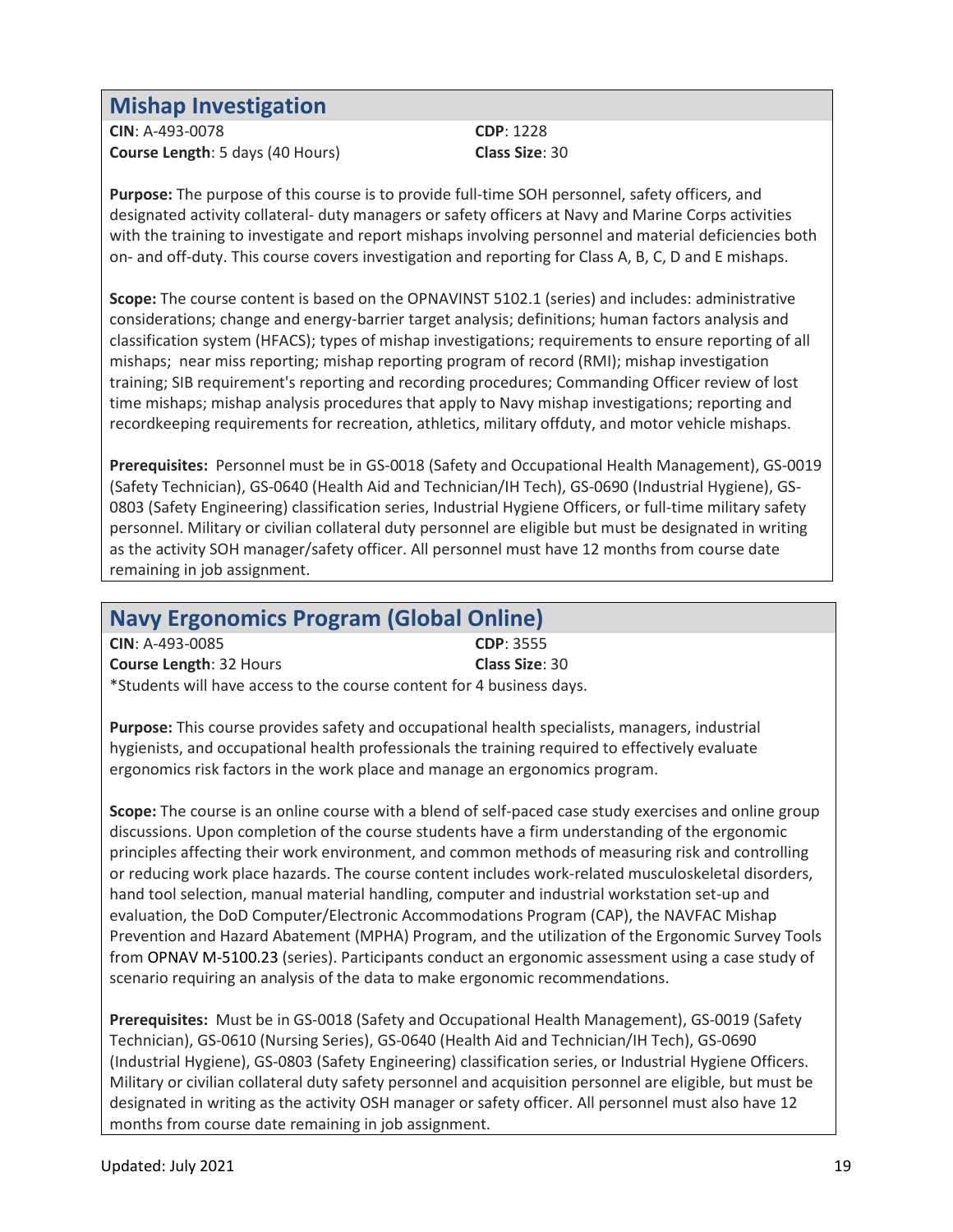#### **Oil Hazardous Substance Spill Response Tabletop Exercise (OHS TTX)**

**CIN**: A-493-2501 **CDP**: 05ZE **Course Length**: 1 day (8 Hours) **Class Size**: 30

**Purpose:** This course is designed to assist facilities and/or regions with compliance with the Oil Pollution Act of 1990 (OPA 90). This course supports the National Preparedness for Response Exercise Program (PREP) requirement that at least one spill management team tabletop exercise shall involve a worse- case discharge scenario during each triennial cycle. Additionally, this course is a tool for continuous improvement of the Navy On-Scene Coordinator (NOSC) Oil and Hazardous Substance (OHS) Contingency Plan, the Facility Response Plan (FRP), the Area Contingency Plan (ACP), the Regional Contingency Plan (RCP) and the national response system.

**Scope:** The OHS TTX is an 8-hour exercise utilizing the various plans during a worst-case discharge managed under the Incident or Unified Command System. The response plans are utilized to ensure familiarization with the plans and assist with the development of the Incident Action Plan (IAP). A worst-case scenario-driven tabletop exercise is specifically adapted to each facility and/or region.

**Prerequisites:** Tailored to Navy civilian and military personnel, as well as contractor and other non-Navy government agency personnel including local and state personnel who work at or support an Oil Pollution Act 1990 (OPA) facility. Additionally, these personnel should be assigned to the Navy On-Scene Coordinator (NOSC) Oil and Hazardous Substance (OHS) Contingency Plan and/or Facility Response Plan (FRP) Spill Management Team or be designated to provide specific support, expertise, or equipment to the NOSC Spill Management Team and/or Facility Spill Management Team. This may include upper management, spill response team leaders, public affairs personnel, safety and health personnel, natural resources personnel, environmental personnel, finance and contract personnel, logistics and support personnel, security, force protection and emergency management personnel.

#### **Operational Risk Management Application & Integration Global Online**

**CIN**: A-570-0100 **CDP**: 18B7 **Course Length**: 16 Hours **Class Size**: 30 \*Students will have access to the course content for 4 business days.

**Purpose:** The Operational Risk Management (ORM) Applications and Integration course is an in-depth, hands-on curriculum focused on training unit-level leadership and resource owners in the ORM Process. IAW OPNAVINST 3500.39 (series) each command is required to have one officer and one senior enlisted qualified as command ORM instructors.

**Scope:** Course contains review of key ORM concepts, principles, five-step process and Time Critical Risk Management (TCRM) to various on- and off-duty scenarios.

**Prerequisites:** Completion of the Operational Risk Management courses in NKO is strongly recommended; all courses are listed below. This course is intensive and comprehensive and students are encouraged to take all Navy Knowledge Online ORM training prior to their convening class date. Students should bring an actual problem or situation to which they feel the ORM process should be applied. Several issues will be chosen for group work and resolution in class. The NKO courses are as follow: Individual-Managing Your Risk (CPPD-ORM-MYR-1.0), Supervisor-Managing Your Team's Risk (CPD-ORM-MYTR-1.0), Assistant-Leading Risk Management Integration (CPPD-ORM-LRMI-1.0) and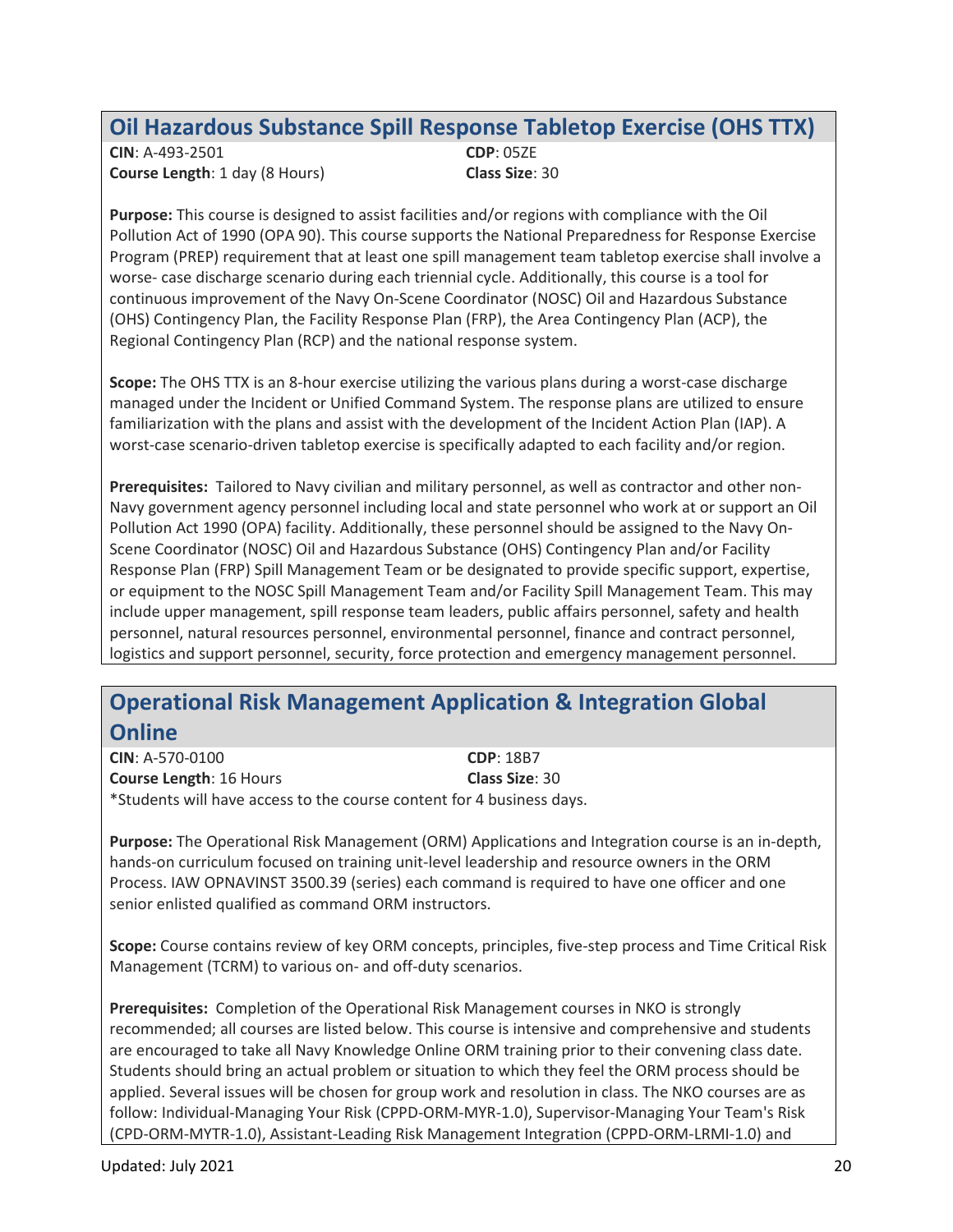#### **Respiratory Protection Program Management**

| $CIN: A-493-0072$                       | <b>CDP</b> : 713U     |
|-----------------------------------------|-----------------------|
| <b>Course Length: 4 days (32 Hours)</b> | <b>Class Size: 30</b> |

**Purpose:** The course is designed to provide military and civilian personnel serving as Respiratory Protection Program Managers (RPPM) at shore commands and Respiratory Protection Managers on all classes of Navy ships with training necessary to effectively establish, maintain and monitor respiratory protection programs within their command/activities/ships. The course is also designed to provide Industrial Hygienists and Industrial Hygiene Officers with the training to effectively evaluate and inspect respiratory protection programs during industrial hygiene surveys.

**Scope:** Course content includes an introduction to respiratory hazards, air contaminants, and the elements of the respiratory protection program. Additional topics covered include respirator types, selection, cartridge change out, medical surveillance requirements, fit testing, (both qualitative and quantitative), inspecting and cleaning of equipment, breathing air quality, standard operating procedures and program administration. This course covers the requirements of the OSHA Respiratory Protection standard 29 CFR 1910.134, as well as the OPNAV M-5100.23 series and OPNAVINST 5100.19 (series).

**Prerequisites:** Civilian employees must be in the GS-0018 (Safety and Occupational Health Management), GS-0019 (Safety Technician), GS-0640 (Health Aid and Technician/IH Tech), GS-0803 (Safety Engineering), GS-0804 (Fire Protection Engineering), 0610 (Nursing), or GS-0690 (Industrial Hygiene) classification series. Military personnel must be assigned duty as the command/activity/ship RPPM and/or related safety duties and program management. Participation in the qualitative and quantitative fit testing workshop does not require medical qualification to wear an air- purifying respirator. All personnel must also have at least 12 months from course date remaining in job assignment.

|  | <b>Safety Programs Afloat</b> |  |
|--|-------------------------------|--|
|--|-------------------------------|--|

**Resident CIN**: A-493-2099 **CDP**: 438G **Course Length**: 2 days (16 Hours) **Class Size**: 30

**Global Online CIN**: A-493-2098 **Course Length**: 16 Hours\* **CDP**: 09WW **Class Size**: 100 \*Students will have 5 business days to complete the course content.

**Purpose:** The Safety Programs Afloat course provides surface ship Divisional Safety Petty Officers with the basic knowledge and skills required to perform their duties and responsibilities in accordance with OPNAVINST 5100.19 (series).

**Scope:** This course teaches the facilitation, implementation and maintenance of an effective divisional safety program. This course identifies how Safety Petty Officers support the command Safety Officer in maintaining an effective shipboard safety program which includes; divisional safety training; mishap investigation and reporting; shipboard safety organizational development; safety equipment maintenance; and operational risk management application.